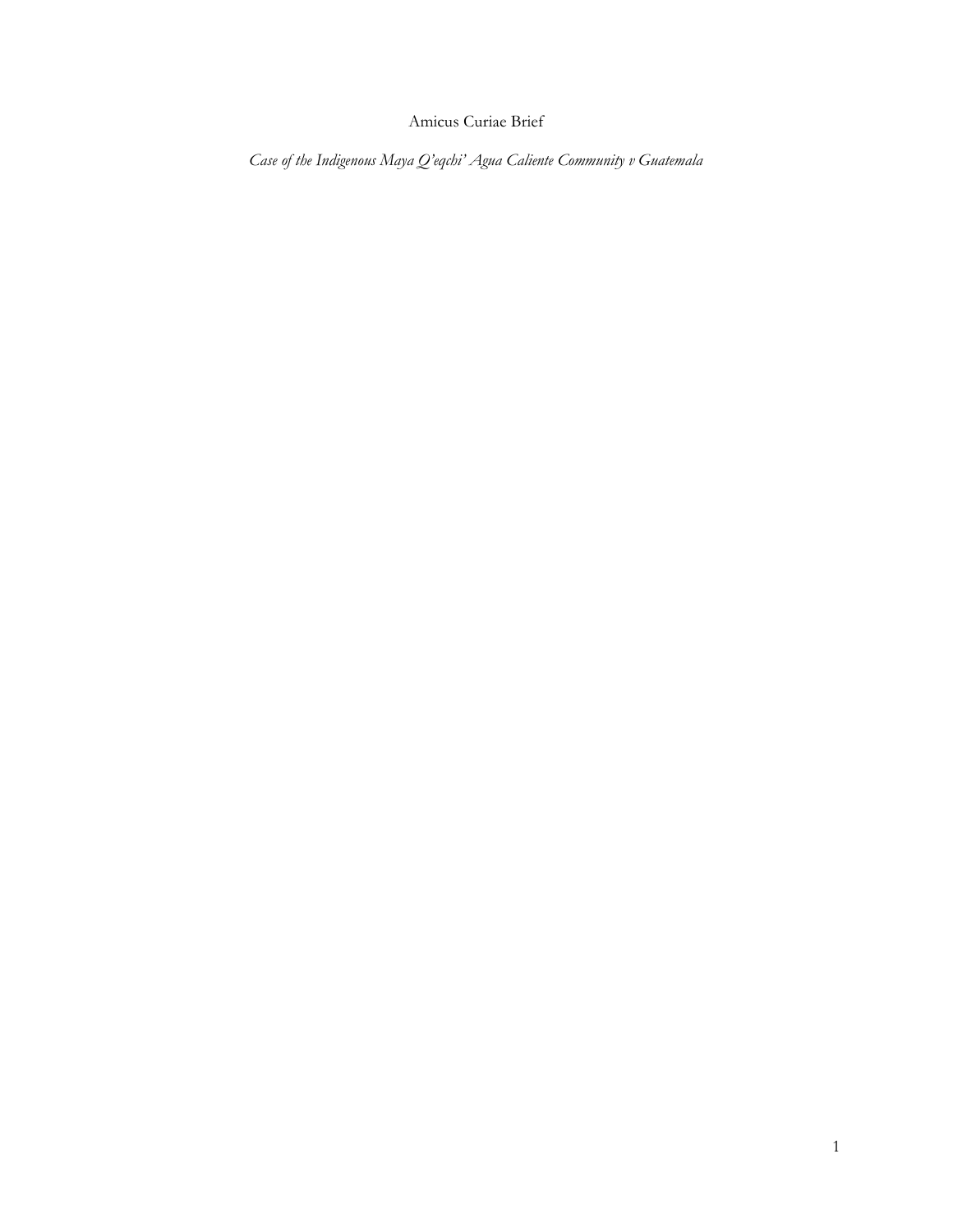## **I. Introduction**

- 1. In accordance with the conditions set by the Court, this submission is filed in connection with the *Case of the Indigenous Maya Q'eqchi' Agua Caliente Community v Guatemala*. The Inter-American system for the protection of human rights is one of the most important normative venues regarding the recognition and implementation of Indigenous peoples' rights. The reasoning adopted by the Court in this case will impact Indigenous peoples' across the globe. Because of the potential impact of this decision, we have decided to submit this *Amicus Curiae* brief. We are a group of international law academics, international lawyers, and human rights advocates with expertise in the rights of Indigenous peoples. We are members of the American Society of International Law's Rights of Indigenous Peoples Interest Group, though we have prepared this submission in a personal capacity. Our submission does not reflect the views of the American Society of International Law.
- 2. Our submission is divided into six parts. In the first two parts, we locate Indigenous peoples' right to self-determination. In Part II, we explain that Indigenous peoples have a right to self-determination under international law. In Part III, we situate this right in the text of the American Convention on Human Rights. As we acknowledge, while the American Convention does not include an express provision on self-determination, the right can be found within the Convention. We offer four paths for the Court to find as such.
- 3. The next two parts of our submission explore the scope and content of the right to self-determination in international law. In Part IV, we explain that this right entitles the Maya Q'eqchi' Agua Caliente Community to autonomy in relation to internal and local affairs. In Part V, we provide an overview of international law relating to Indigenous peoples' right to self-determination in relation to natural resources. As we argue, Indigenous peoples' right to self-determination encompasses a right to use, benefit from, manage and control natural resources in and on their traditional lands.
- <span id="page-1-0"></span>4. In the final two sections, we provide an update on developments in Canadian law on Aboriginal title and the African Human Rights System to inform the Court. This material is offered as the Court's landmark ruling in *Saramaka v Suriname* cited the Supreme Court of Canada's main Aboriginal title case at the time, *Delgamuukw v. British Columbia*. <sup>1</sup> As we outline, there have been several key developments in Canadian law since 1997 that are relevant to the present case. Important developments have also occurred in several African states under the impulse of the African [Banjul] Charter on Human and Peoples' Rights.<sup>2</sup>

## **II. Indigenous Peoples Possess a Right to Self-Determination at International Law**

5. The right to self-determination is a foundational international human right. Self-determination is guaranteed by Common Article 1 of the International Covenant on Civil and Political Rights (ICCPR)<sup>3</sup> and of the International Covenant on Economic, Social and Cultural Rights (ICESCR).<sup>4</sup> Common Article 1 provides:

<sup>1</sup> *Delgamuukw v. British Columbia*, [1997] 3 SCR 1010 ('*Delamuukw*') cited in *Saramaka People v. Suriname (Preliminary Objections, Merits, Reparations, and Costs)* (Inter-American Court of Human Rights, Series C 172, 28 November 2007) para 120 ('*Saramaka*').

<sup>&</sup>lt;sup>2</sup> African [Banjul] Charter on Human and Peoples' Rights, adopted June 27, 1981, OAU Doc. CAB/LEG/67/3 rev. 5, 21 ILM 58 (1982) (entered into force 21 October 1986) ('African CHPR').

<sup>3</sup> *International Covenant on Civil and Political Rights,* opened for signature 16 December 1966, 999 UNTS 171 (entered into force 23 March 1976) ('ICCPR').

<sup>4</sup> *International Covenant on Economic, Social and Cultural Rights*, opened for signature 19 December 1966, 993 UNTS 3 (entered into force 3 January 1976) ('ICESCR').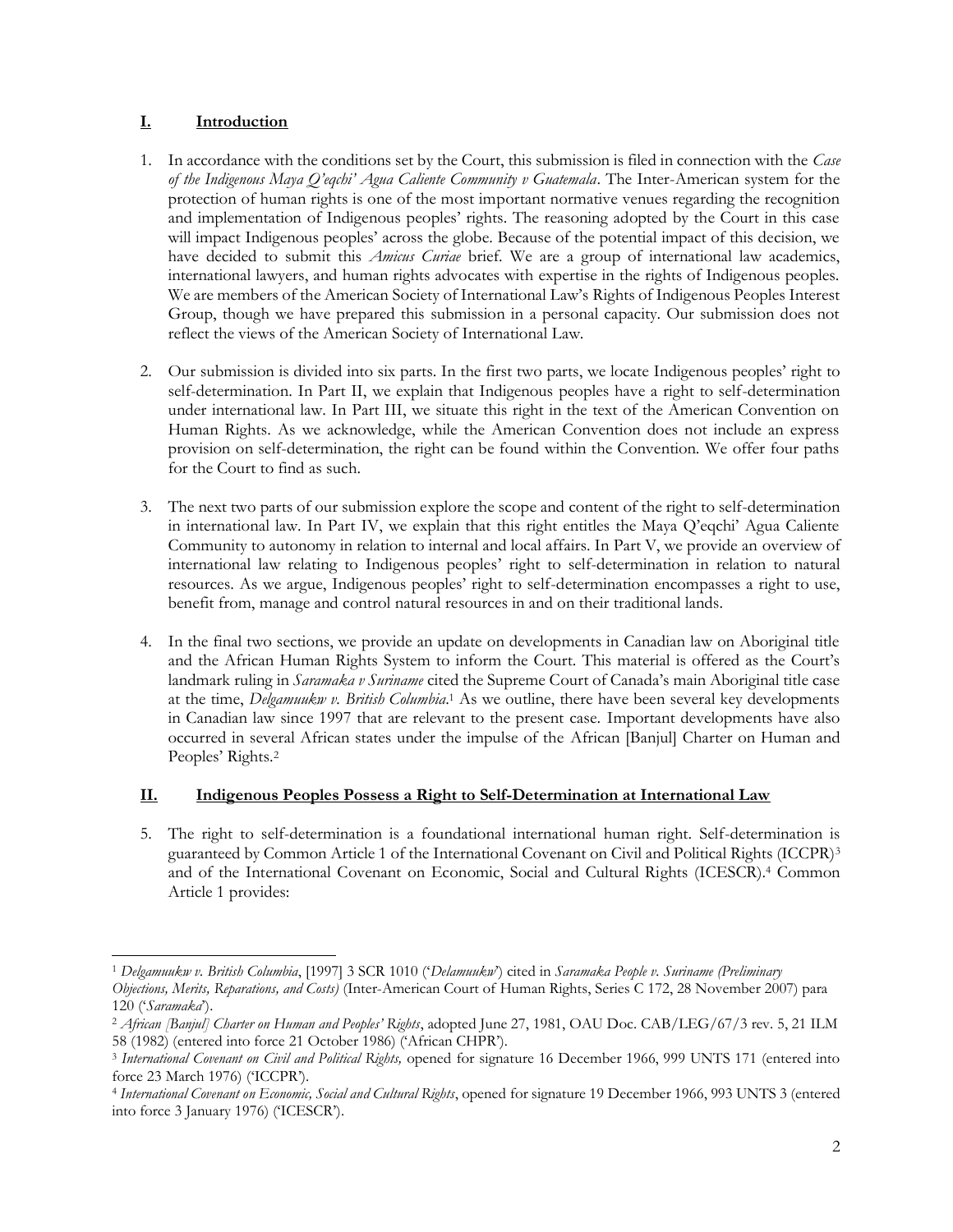All peoples have a right to self-determination. By virtue of that right they freely determine their political status and freely pursue their economic, social and cultural development.

- 6. Common Article 1 further requires that state parties 'shall promote the realization of the right of selfdetermination', <sup>5</sup> making it a positive obligation for state parties to allow peoples to exercise the right of self-determination.
- 7. The right to self-determination is also recognized in a range of regional human rights instruments. For example, the Helsinki Final Act adopted by the Conference on Security and Cooperation in Europe,<sup>6</sup> as well as the African [Banjul] Charter on Human and Peoples' Rights,<sup>7</sup> imply a universal application of self-determination. Furthermore, in the *East Timor Case (Portugal v. Australia)*, the International Court of Justice (ICJ) found the right to self-determination to be *erga omnes*—binding on the international community as a whole.<sup>8</sup>
- <span id="page-2-0"></span>8. The right to self-determination applies to *all* peoples, including Indigenous peoples. In General Comment 12, the Human Rights Committee (HRC) explained that self-determination is 'an inalienable right of all peoples'.<sup>9</sup> In Concluding Observations, the HRC has asked States Parties to report on their progress in fulfilling Indigenous peoples' right to self-determination under Article 1 of the ICCPR.<sup>10</sup> The Committee on Economic Social and Cultural Rights (CESCR) has adopted a similar practice. <sup>11</sup> The Committee on the Elimination of Racial Discrimination (CERD) has also emphasized that the link between self-determination and human rights and in particular the rights of ethnic groups to selfdetermination.<sup>12</sup>
- <span id="page-2-1"></span>9. The most definitive statement on the applicability of self-determination as a human right available to Indigenous peoples is the United Nations Declaration on the Rights of Indigenous Peoples (UNDRIP). <sup>13</sup> Article 3 of the UNDRIP reflects the language of Common Article 1. Article 3 provides:

Indigenous People have the right of self-determination. By virtue of that right they freely determine their political status and freely pursue their economic, social and cultural development.

<sup>5</sup> ICCPR, Art 1; ICESCR, Art. 1.

<sup>6</sup> See Helsinki Final Act as adopted by the conference on Security and Cooperation in Europe (1975) Principle VIII (noting that the right to self-determination applies to all peoples including peoples in independent states and not just the colonial context.)

<sup>7</sup> See African CHPR Art. 20 (All peoples have the right to existence. They shall have the unquestionable and inalienable right to self-determination. They shall freely determine their political status and freely pursue their economic and social development according to the policy they have freely chosen)

<sup>8</sup> *East Timor (Portugal v Australia) (Judgment)* [1995] ICJ Rep 90, 102. The *erga omnes* nature of self-determination was confirmed more recently by the ICJ in *The Legal Consequences of the Construction of a Wall in the Occupied Palestinian Territory (Advisory Opinion)* [2004] ICJ Rep 136.

<sup>9</sup> Human Rights Committee, *General Comment No 12: Article 1 (Right to Self-determination) The Right to Self-determination of Peoples*, 21<sup>st</sup> sess, UN Doc HRI/GEN/1/Rev.9 (Vol. I) (13 March 1984) para 2 ('HRC General Comment 12').

<sup>10</sup> See e.g., Human Rights Committee, 'Concluding Observations: Norway', UN Doc CCPR/C/79/Add112 (1 November 1999) para 17.

<sup>11</sup> See e.g., Committee on Economic, Social and Cultural Rights, 'Consideration of Reports Submitted by States Parties under Articles 16 and 17 of the Covenant: Russian Federation', UN Doc E/C12/1/Add/94 (12 December 2003) para 11.

<sup>12</sup> Committee on the Elimination of Racial Discrimination, *General Recommendation 21, The right to self-determination*, U.N. Doc. A/51/18, annex VIII at 125 (8 March 1996) para 5 ('CERD General Recommendation 21').

<sup>13</sup> United Nations Declaration of the Rights of Indigenous Peoples, GA Res. 61/295, UN GAOR, 61st sess 107th plen mtg, U.N. Doc. A/Res/61/295 (13 September 2007) ('UNDRIP').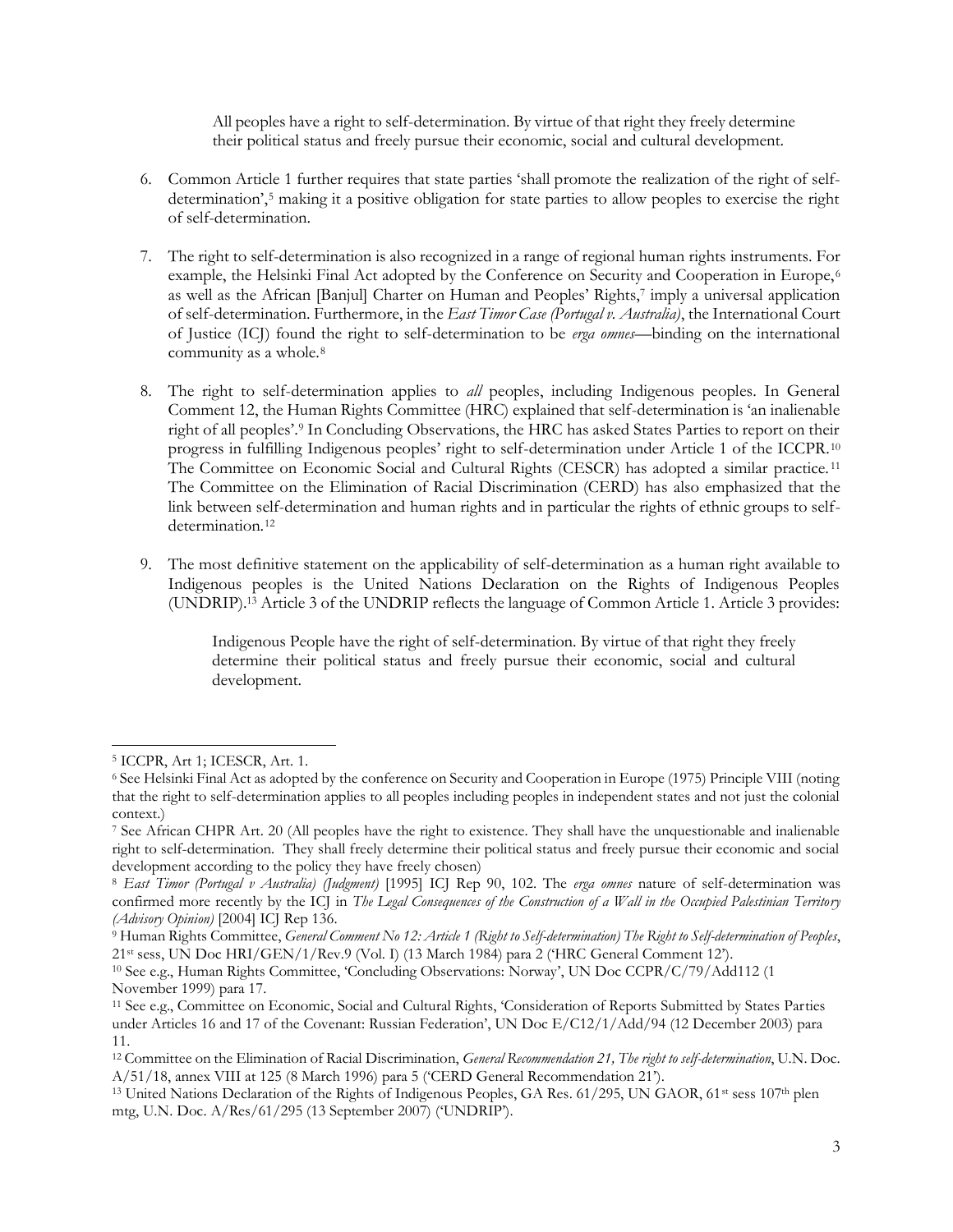- 10. As a General Assembly Declaration, the UNDRIP is not legally binding. However, several UN treaty bodies and this Court have taken it into account in interpreting the rights of Indigenous peoples. In the *Case of the Saramaka People v Suriname*, <sup>14</sup> the Inter-American Court of Human Rights (IACtHR) referred to Article 32 of the UNDRIP when examining the right of Indigenous peoples to participate in development initiatives on their lands. As the Court explained, safeguards set out in international law, including those in Article 32 of the UNDRIP, 'are intended to preserve, protect and guarantee the special relationship that the members of the Saramaka community have with their territory, which in turn ensures their survival as a tribal people'.<sup>15</sup> Similarly, in the *Case of the Kichwa Indigenous People of Sarayaku v. Ecuador,*<sup>16</sup> the Court expressly cited multiple provisions of the UNDRIP in considering the rights of Indigenous peoples to consultation, communal property and cultural identity and the obligation of the signatories to achieve the ends of the Declaration enshrined under Article 38 of the Declaration.
- <span id="page-3-1"></span><span id="page-3-0"></span>11. Several UN treaty bodies have also considered the UNDRIP in determining the rights of Indigenous peoples. For example, the CERD has recommended that the provisions in the UNDRIP should be used as a guide to interpret the obligations under the International Convention on Elimination of All Forms of Racial Discrimination (ICERD) relating to Indigenous peoples. <sup>17</sup> The CESCR has also considered the UNDRIP. When interpreting the right to take part in cultural life enshrined under Article 15 of the ICESCR, the CESCR in General Comment 21 referred to the UNDRIP.<sup>18</sup> The HRC has also cited several provisions on the UNDRIP when considering the right to self-determination.<sup>19</sup> The use of the UNDRIP by this Court and by UN treaty bodies indicates that even if the Declaration itself is not legally binding, its provisions, including those concerning the right to self-determination, reflect international law. The practice of many states also recognizes Indigenous peoples' right to selfdetermination.
- 12. Guatemala is a state party to the ICCPR<sup>20</sup> and the ICESCR,<sup>21</sup> which means that Guatemala has obligations to fulfill the provisions of both covenants. Regarding obligations related to selfdetermination, in General Comment 12 the HRC explains that states 'should describe the constitutional and political processes which in practice allow exercise of this right'<sup>22</sup> and 'take positive action to facilitate realization of and respect for the right of peoples to self-determination'.<sup>23</sup> A similar injunction is outlined in Art 2(1) of the ICCPR. Article 2(1) provides that Guatemala must 'respect' and 'ensure' all people within its territory and subject to its jurisdiction enjoy these rights. As the HRC has explained, this means that Guatemala must refrain from taking any measures that would violate the rights within the instrument, must take action to ensure that those rights are not inhibited by third parties, and must 'adopt legislative, judicial, administrative, educative and other appropriate measures in order to fulfill their legal obligations'.<sup>24</sup> Guatemala must therefore fulfill the Maya Q'eqchi' Agua Caliente community's right to self-determination.

<sup>14</sup> *Saramaka* (n [1\)](#page-1-0) para 131.

<sup>15</sup> Ibid para 129.

<sup>16</sup> *Kichwa Indigenous People of Sarayaku v. Ecuador (Merits and Reparations)* (Inter-American Court of Human Rights, Series C No. 245, 27 June 2012) paras 133, 160, 166, 167, 180, 185, 187, 201, 215, 217, 231 ('*Kichwa*').

<sup>17</sup> Committee on the Elimination of Racial Discrimination, 'Concluding Observation on the USA', UN Doc CERD/C/USA/CO/6 (8 May 2008) para 29.

<sup>18</sup> Committee on Economic, Social and Cultural Rights, *General Comment No. 21, Right of Everyone to Take Part in Cultural Life*, UN Doc. E/C.12/GC/21 (21 December 2009) para 7 ('General Comment 21').

<sup>19</sup> See, e.g., *Tiina Sanila-Aikio v Finland*, CCPR/C/124/D/2668/2015 (20 March 2019) para 6.6.

<sup>20</sup> Accession: 5 May 1992.

<sup>21</sup> Accession: 13 May 1988.

<sup>22</sup> HRC General Comment 12 ([n 9\)](#page-2-0) para 4.

<sup>23</sup> Ibid para 6

<sup>24</sup> Human Rights Committee, *General Comment No 31: The Nature of the General Legal Obligation Imposed on States Parties to the Covenant*, 80th sess, UN Doc CCPR/C/21/Rev.1/Add.13 (26 May 2004) para 7.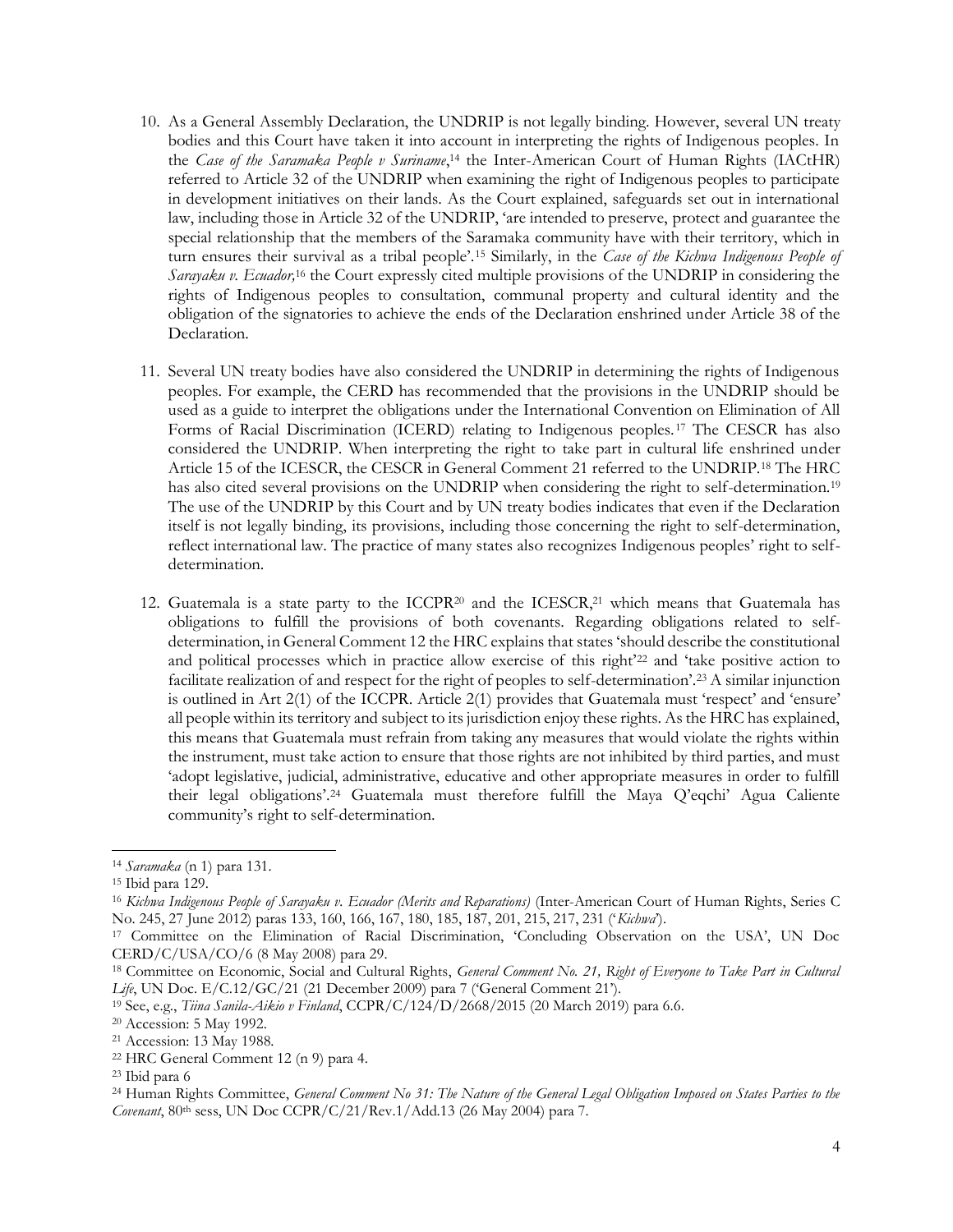## **III. Self-Determination Can be Construed within the American Convention on Human Rights**

- 13. The American Convention on Human Rights (ACHR) does not include an express provision on selfdetermination. The lack of express language, however, should not preclude the Court from finding the right to self-determination within rights protected by the Convention. It is well within the established competence and jurisprudence of the Court, in its *pro homine* interpretation, to expand upon the meaning of the rights protected by the Convention to ensure they are fit for purpose to protect the rights of individuals and groups in the Americas.
- 14. The Court has linked self-determination to certain aspects of the rights protected by the Convention in its jurisprudence, often as a precondition for the exercise of the right to property under Article 21. However, the Court is yet to clearly declare the right to self-determination as being within one of the rights protected by the Convention.
- 15. In its extensive and ground-breaking jurisprudence on the right to property of Indigenous communities, the Court has made it clear that the right to property is not sufficient to enliven all aspects of self-determination. In *Saramaka*, the Court was clear that the state must guarantee to Indigenous peoples the 'right[s] to effectively control their territory without outside interference. The Court has previously held that, rather than a privilege to use the land…members of indigenous and tribal peoples must obtain title to their territory in order to guarantee its permanent use and enjoyment'.<sup>25</sup> The Court has thus long recognized that a property title itself is only a limited solution, and that the key issue at stake is control, which is best expressed in the language of self-determination. In other words, the threat to Indigenous communities, in the present case and in many others, is not only to their territory, but also to the effective control of their territory and of their social organisation. The right to property is useful, but due to its scope it cannot remain the only avenue to redress the violations of Indigenous peoples' rights.
- 16. It is therefore imperative that the Court clarify the footing of self-determination within the American Convention, beyond the right to property. We present what we see as three viable possibilities in what follows, before returning to the right to property. We discuss each in turn, in the order of what we suggest goes from fullest to narrowest recognition of self-determination within the Convention.
- 17. We note that neither the representatives of the victims nor the Inter-American Commission on Human Rights (IACHR) presented arguments in relation to many of these rights in their submission. However, by virtue of the principle of *iura novit curia*, the Court should, if it so wishes, consider these rights in its judgment as meaningful pathways to better integrate self-determination in the American Convention and its own case law, ensuring the of Indigenous peoples' rights in the Americas and giving the American Convention its *effet utile*.
- <span id="page-4-0"></span>18. Finally, we note that, perhaps, none of these rights provide, in isolation, the full answer to the issue of self-determination in the American Convention, and that several of its articles provide, as a whole, a foundation for Indigenous peoples' right to self-determination. As the IACHR recently noted, international standards used to establish the right to self-determination 'should not be understood as predetermined elements, and even less as ones that further uniformity, since this could have a counterproductive effect on the exercise of self-determination'. <sup>26</sup> With this in mind, a plural approach that centers Indigenous people's own voices, is most appropriate.

<sup>25</sup> *Saramaka* (n [1\)](#page-1-0) para 115.

<sup>26</sup> Inter-American Commission on Human Rights, 'Derecho a la libre determinación de los Pueblos Indígenas y Tribales', OEA/Ser.L/V/II Doc.413/21, 28 de diciembre de 2021, para. 90. Translation by the authors.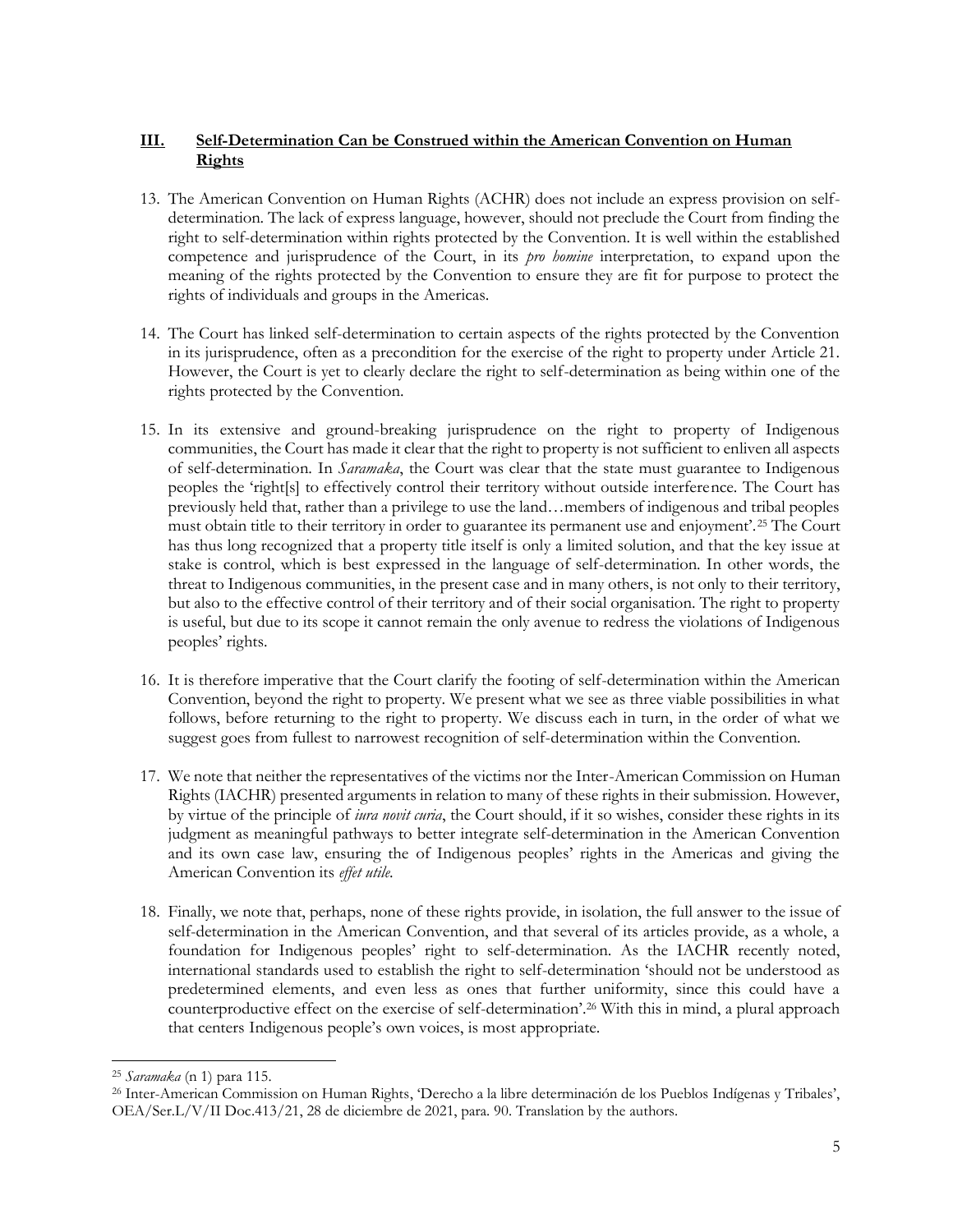#### **a. Article 26 of the American Convention Contains the Right to Self-Determination**

19. Article 26 of the Convention establishes that:

<span id="page-5-0"></span>The States Parties undertake to adopt measures, both internally and through international cooperation, especially those of an economic and technical nature, with a view to achieving progressively, by legislation or other appropriate means, the full realization of the rights implicit in the economic, social, educational, scientific, and cultural standards set forth in the Charter of the Organization of American States as amended by the Protocol of Buenos Aires.

20. The Court has decided in favor of the justiciability of economic, social, and cultural (and more recently, environmental) rights (ESCER) under Article 26 of the Convention in several cases.<sup>27</sup> The Court has indicated that ESCER derive from the Charter of the Organization of American States (OAS Charter) and should be interpreted according to the principles established in Article 29 of the ACHR, notably its *pro persona* principle.<sup>28</sup> This means that once a right under Article 26 ACHR and the OAS Charter is identified, its scope must be established 'in light of the corresponding international *corpus iuris*'.<sup>29</sup> Accordingly, based on Article 29 ACHR, the Court has relied upon other international legal instruments to provide an up to date (grounded on the evolutionary principle of human rights) focused (as opposed to the general character of the American Convention and other Inter-American instruments) and more protective to the victims of a specific case (grounded on the *pro persona* principle) scope to ESCER. According to the Court:

> <span id="page-5-1"></span>Under Article 29(b) of the Convention, in order to interpret and apply the provisions of the Convention more specifically to determine the scope of the State's obligations in relation to the facts of this case, the Court takes into account the significant evolution of the principles and regulation of international refugee law, based also on the directives, criteria and other authorised rulings of agencies such as UNHCR. Thus, even though the obligations contained in Articles 1(1) and 2 of the Convention ultimately constitute the grounds for determining the international responsibility of a State for violations of this instrument, the Convention itself makes explicit reference to the norms of international law for its interpretation and application. Thus, when determining the compatibility of the acts and omissions of the State, or of its norms, with the Convention or other treaties

<sup>27</sup> *Case of Lagos del Campo v. Peru (Preliminary Objections, Merits, Reparations and Costs)* (Inter-American Court of Human Rights, Series C No 340, 31 August 2017) para 142; *Case of the Dismissed Employees of PetroPeru et al. v. Peru (Preliminary Objections*, *Merits, Reparations and Costs)* (Inter-American Court of Human Rights, Series C No 344, 23 November 2017) para 192; *Case of San Miguel Sosa et al. v. Venezuela (Merits, Reparations and Costs)* (Inter-American Court of Human Rights, Series C No 348, 8 February 2018) para 220; *Case of Poblete Vilches et al. v. Chile (Merits, Reparations and Costs)* (Inter-American Court of Human Rights, Series C No 349, 8 March 2018) para 100; *Case of Cuscul Pivaral et al. v. Guatemala (Preliminary Objection, Merits, Reparations and Costs)* (Inter-American Court of Human Rights, Series C No 359, 23 August 2018) para 97 *Case of Muelle Flores v. Peru (Preliminary Objections, Merits, Reparations and Costs)* (Inter-American Court of Human Rights, Series C No 375, 6 March 2019) paras 170-208 ('*Muelle Flores*'); *Case of the National Association of Discharged and Retired Employees of the National Tax Administration Superintendence (ANCEJUB-SUNAT) v. Peru (Preliminary Objections, Merits, Reparations and Costs)* (Inter-American Court of Human Rights, Series C No 394, 21 November 2019) para 155; *Case of Hernández v. Argentina (Preliminary Objection, Merits, Reparations and Costs)* (Inter-American Court of Human Rights, Series C No 395, 22 November 2019) para 54 ('*Hernández*').

<sup>28</sup> *Case of the Indigenous Communities of the Lhaka Honhat (Our Land) Association v. Argentina (Merits, Reparations and Costs)* (Inter-American Court of Human Rights, Series C No 400, 6 February 2020) para 195 ('*Lhaka Honhat*'). On the pro persona principle, see *Case of the Pacheco Tineo family v. Bolivia (Preliminary Objections, Merits, Reparations and Costs)* (Inter-American Court of Human Rights, Series C No 272, 25 November 2013) para 143 ('*Pacheco Tineo Family*'); *Muelle Flores* ([n 27\)](#page-5-0) para 176; and *Hernández* ([n 27\)](#page-5-0) para 65.

<sup>29</sup> *Lhaka Honhat* (n [28\)](#page-5-1) para 196.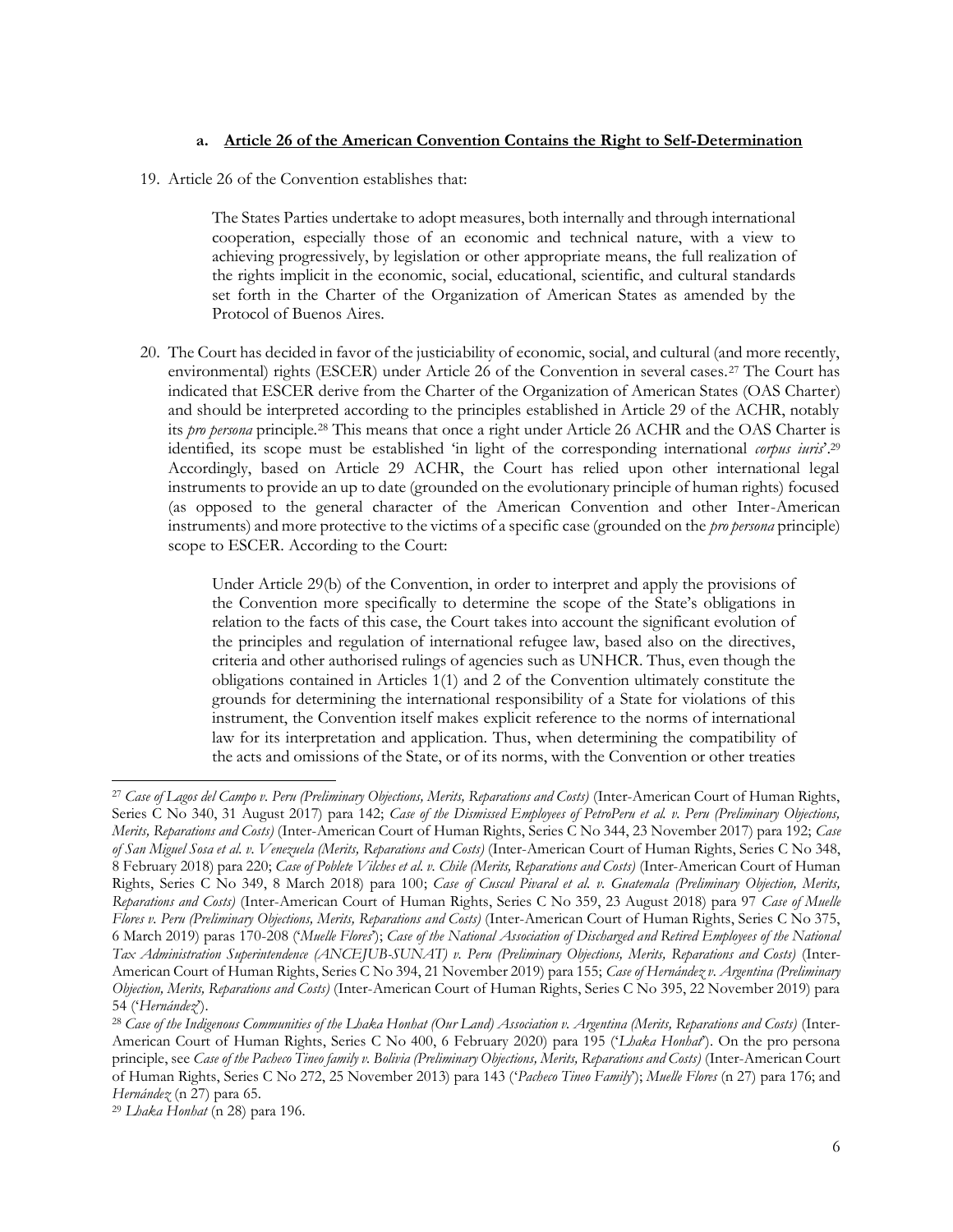over which it has competence, the Court may interpret the obligations and rights contained in them in light of other pertinent treaties and norms. Thus, by using the sources, principles and criteria of international refugee law as a special applicable to situations concerning the determination of the refugee status of a person and their corresponding rights in a way that is complementary to the provisions of the Convention, the Court is not assuming a ranking between norms.<sup>30</sup>

- 21. The IACHR has recognised that the right of Indigenous peoples to self-determination has an ESCER dimension.<sup>31</sup> This recognition triggers Article 26 ACHR and the OAS Charter following the same rationale that the Court applied in determining the 'rights to a healthy environment, to adequate food, to water and to take part in cultural life' in the *Lhaka Honhat* case.<sup>32</sup> As such, the Court must provide an interpretation of the ESCER dimension of Indigenous peoples' right to self-determination that updates 'the meaning of the rights derived from the Charter that are recognised in Article 26 of the Convention',<sup>33</sup> by relying upon the international *corpus iuris*.
- 22. In the case of the ESCER dimension of Indigenous peoples' right to self-determination, the Court has acknowledged that the OAS Charter recognises the obligation of states to ensure the right to 'integral development for their peoples' as provided for by Articles 30, 31, 33 and 34 of the Charter.<sup>34</sup> According to Article 30 OAS Charter, '[i]ntegral development encompasses the economic, social, educational, cultural, scientific, and technological fields (…)' and requires 'the full participation of their peoples in decisions relating to their own development' (Article 34).
- <span id="page-6-0"></span>23. As in *Awas Tingni*, where the Court adapted its interpretation of property rights (Article 21) to the specificities of Indigenous culture<sup>35</sup> and customary law,<sup>36</sup> the Court should also adapt the rights of Indigenous peoples to an integral development and to determine their own development, as enshrined in Articles 30 and 34 OAS Charter (and triggered by Article 26 ACHR's ESCER's dimension of selfdetermination), to a more protective, up-to-date, and culturally adequate interpretation. This interpretation should consider that 'Indigenous peoples have the right to self-determination. By virtue of that right they freely determine their political status and freely pursue their economic, social and cultural development' (Article 3 UNDRIP). This means that the Court should also consider Articles 20(1) and 23 of the UNDRIP; and Articles III and XXIX of the American Declaration of the Rights of Indigenous Peoples (ADRIP), in order to recognise and protect the ESCER dimension of the Indigenous Maya Q'eqchi' Agua Caliente community's right to self-determination.
- 24. Further, Article 3e of the OAS Charter, as one of the principles of the Organization, also protects the rights of peoples to 'choose, without external interference, [their] political, economic, and social system and to organize' themselves however they deem fit, an integral part of the right to self-determination. If it is a central principle of the OAS that peoples should self-determine, the Court, in interpreting a

<sup>30</sup> *Pacheco Tineo Family* ([n 28\)](#page-5-1) para 143.

<sup>31</sup> Inter-American Commission on Human Rights, 'Derecho a la libre determinación de los Pueblos Indígenas y Tribales', ([n 26\)](#page-4-0) paras 192-194.

<sup>32</sup> *Lhaka Honhat* (n [28\)](#page-5-1) para 201.

<sup>33</sup> *Lhaka Honhat* (n [28\)](#page-5-1) para 199.

<sup>34</sup> *Lhaka Honhat* (n [28\)](#page-5-1) para 202.

<sup>35</sup> The Court Argued that 'Indigenous people, due to their very existence, have the right to live freely on their own territories; the close relationship that indigenous people have with the land should be recognized and understood as the very foundation of their cultures, their spiritual life, their integrity, and their economic survival': *Case of the Mayagna (Sumo) Awas Tingni Community v. Nicaragua (Merits, Reparations and Costs)* (Inter-American Court of Human Rights, Series C No 79, 31 August 2001) para 149 ('*Awas Tigni*').

<sup>36</sup> 'Indigenous peoples' customary law must be especially taken into account for the purpose of this analysis. As a result of customary practices, possession of the land should suffice for indigenous communities lacking real title to property of the land to obtain official recognition of that property, and for consequent registration': *Awas Tingni* (n [35\)](#page-6-0) para 151.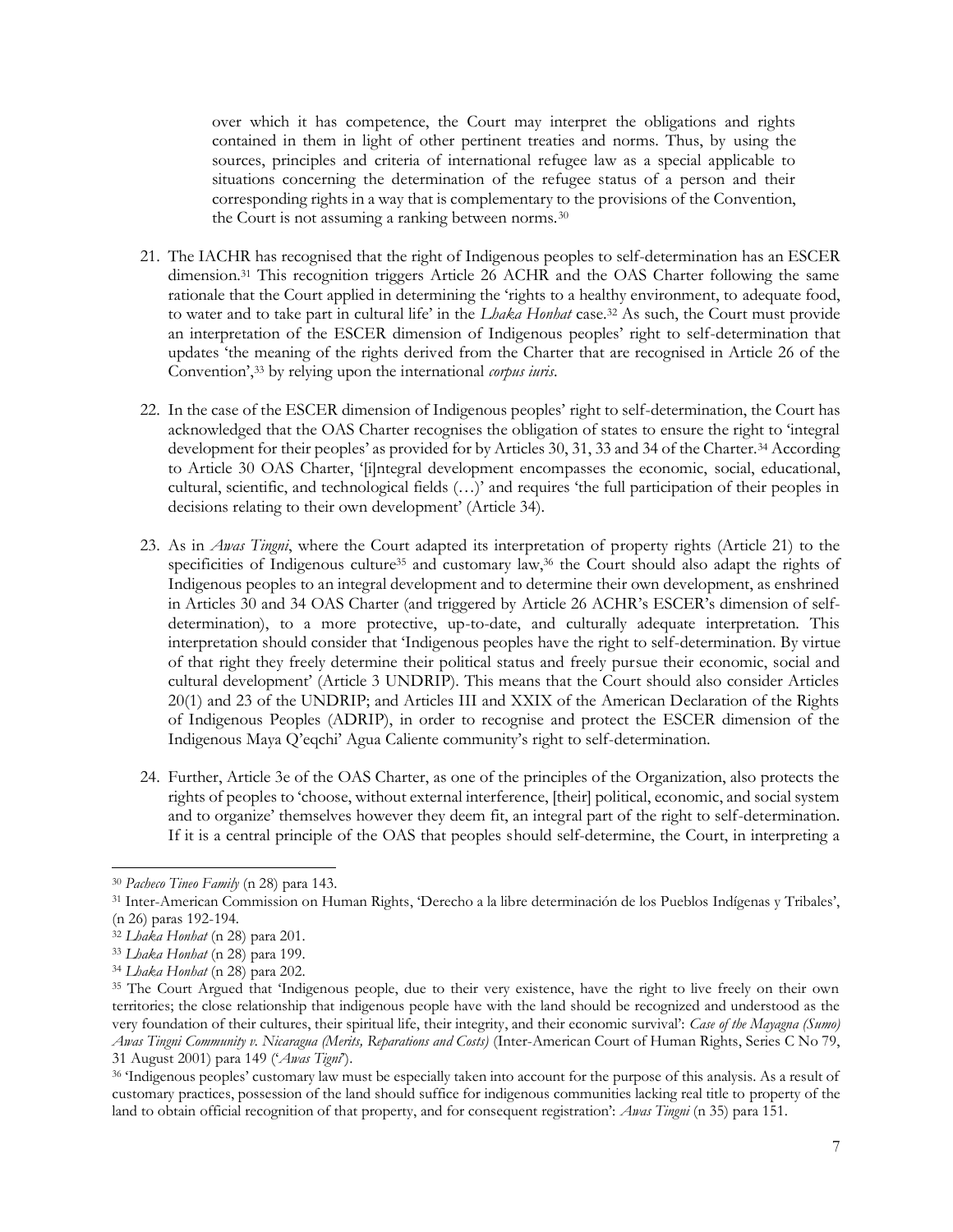provision of the Convention that invokes the 'rights implicit […] in the Charter of the Organization of American States', must also recognize the right to self-determination within Article 26 of the Convention.

#### **b. Article 1(1) of the American Convention Contains the Right to Self-Determination**

25. Article 1(1) of the Convention states that:

<span id="page-7-0"></span>The States Parties to this Convention undertake to respect the rights and freedoms recognized herein and to ensure to all persons subject to their jurisdiction the free and full exercise of those rights and freedoms, without any discrimination for reasons of race, color, sex, language, religion, political or other opinion, national or social origin, economic status, birth, or any other social condition.

- 26. Article 1(1) imposes an obligation upon states to accommodate cultural differences and promote the substantive equality of Indigenous peoples.<sup>37</sup> Because Article 1(1) permeates the interpretation of every single provision of the Convention, it is also an optimal provision in which to locate the right to selfdetermination, particularly to the extent that the full content of self-determination can only be expressed by Indigenous peoples themselves, as the Commission has recently argued.<sup>38</sup> In other words, an obligation of accommodating the special interests of Indigenous peoples, found in the Court's case law on Article 1(1), is consistent with the mandate to interpret self-determination in the way that Indigenous peoples themselves articulate it, which may not necessarily prioritize a terminology of property rights.
- <span id="page-7-1"></span>27. Based on Article 1(1), this Court has previously held that members of Indigenous communities require special measures to guarantee the full exercise of their rights, especially pertaining to the enjoyment of property rights in order to safeguard physical and cultural survival.<sup>39</sup> Multiple sources of international law have also noted that states have obligations to adopt special measures.<sup>40</sup> The Court has been clear that Indigenous peoples have a 'right to effectively control their territory', which is not reducible to a property right even if it is articulated as interrelated or connected to property rights.<sup>41</sup> While the Court has previously read Article 1(1) in 'conjunction' with Article 21 and constructed safeguards to ensure

<sup>37</sup> *Case of the Yakye Axa Indigenous Community v. Paraguay (Merits, Reparations and Costs)* (Inter-American Court of Human Rights, Series C No 125, 17 June 2005) para 51 ('*Yakye Axa Indigenous Community*').

<sup>38</sup> Inter-American Commission on Human Rights, 'Derecho a la libre determinación de los Pueblos Indígenas y Tribales', ([n 26\)](#page-4-0) para 90.

<sup>39</sup> *Awas Tingni* (n [35\)](#page-6-0) paras 148-149, 151; *Case of the Indigenous Community Sawhoyamaxa v. Paraguay (Merits, Reparations and Costs)* (Inter-American Court of Human Rights, Series C No 146, 29 March 2006) paras 118-121, 131 ('*Sawhoyamaxa*'); *Yakye Axa Indigenous Community* (n [37\)](#page-7-0) paras 124, 131, 135-137 and 154; *Saramaka* ([n 1\)](#page-1-0) para 85; see also: Inter-American Commission on Human Rights, *Indigenous and Tribal Peoples' Rights over their Ancestral Lands and Natural Resources: Norms and Jurisprudence of the Inter-American Human Rights System*, OEA/Ser.L/V/II. Doc. 56/09 (30 September 2009) paras 37-38.

<sup>40</sup> *Saramaka* (n [1\)](#page-1-0) para 93: 'The Committee on Economic, Social, and Cultural Rights, which is the body of independent experts that supervises State parties' implementation of the ICESCR, has interpreted common Article 1 of said instruments as being applicable to Indigenous peoples. Accordingly, by virtue of the right of indigenous peoples to self-determination recognized under said Article 1, they may "freely pursue their economic, social and cultural development", and may "freely dispose of their natural wealth and resources" so as not to be "deprived of [their] own means of subsistence". Pursuant to Article 29(b) of the American Convention, this Court may not interpret the provisions of Article 21 of the American Convention in a manner that restricts its enjoyment and exercise to a lesser degree than what is recognized in said covenants' (internal citations omitted). The Court also cited the Human Rights Committee, which has stated that under Article 27 of the ICCPR, 'minorities shall not be denied the right, in community with the other members of their group, to enjoy their own culture, [which] may consist in a way of life which is closely associated with territory and use of its resources. This may particularly be true of members of indigenous communities constituting a minority': *Saramaka* (n [1\)](#page-1-0) para 94.

<sup>41</sup> *Saramaka* (n [1\)](#page-1-0) para 115.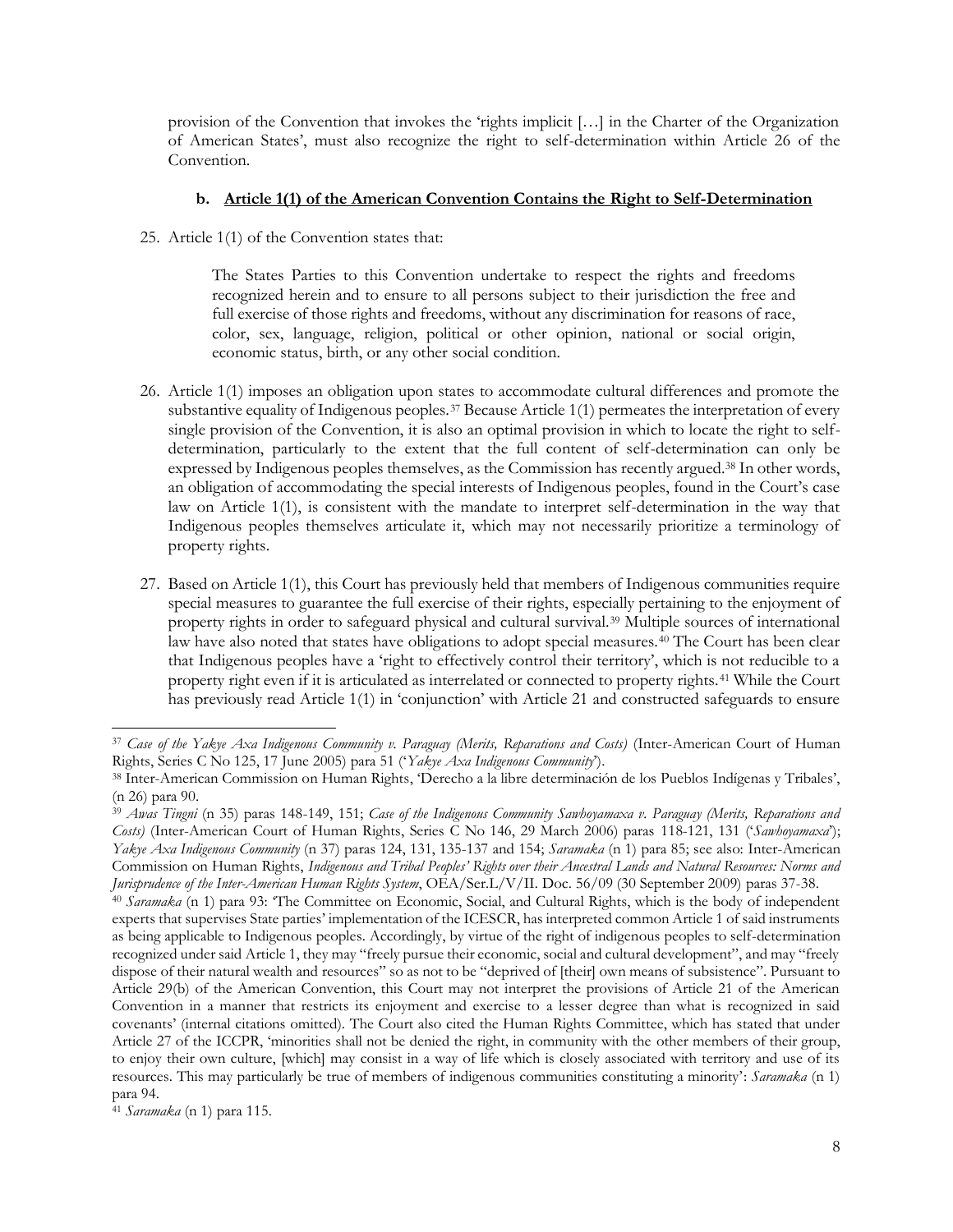<span id="page-8-0"></span>that states do not intrude upon Indigenous peoples territory,<sup>42</sup> the issue is not a right to property. The main issue is how to ensure that Indigenous peoples maintain effective control in a way that safeguards their physical, social and cultural survival as they determine. The Court's willingness to recognize rights to property for Indigenous peoples is a consequence of their self-determination as peoples capable of owning and governing their territories, rather than a determination that property rights can enable or protect self-determination.

28. The case law of the Inter-American system interprets the American Convention in a context according to developments in the field of international human rights law.<sup>43</sup> As we have noted above, Guatemala has acceded to the ICCPR and the ICESCR. Common Article 1 of both Covenants recognize that 'All peoples have the right of self-determination'. Many sources of international law, including this Court's judgments, have recognized that Indigenous peoples possess the right to self-determination.<sup>44</sup> Where international law recognizes Indigenous peoples' self-determination, the correlative obligation is on states to adopt special measures that guarantee the exercise of this right. In this case, states' compliance with this obligation under Article 1(1) of the American Convention requires that Indigenous peoples' themselves articulate their way of governing their territory.

### **c. Article 3 of the American Convention Contains the Right to Self-Determination**

29. Article 3 of the Convention states that:

Every person has the right to recognition as a person before the law.

- 30. The IACtHR has already recognized the collective exercise of the right to juridical personality, prescribed in Article 3 of the ACHR, by Indigenous peoples.<sup>45</sup> The Court acknowledged that such a right, exercised collectively, 'is one of the special measures that should be granted to the indigenous and tribal groups',<sup>46</sup> which can be done 'by means of consultation [...] in order to ensure them the use and enjoyment of their territory in accordance with their system of communal ownership'.<sup>47</sup> Further, it provides Indigenous peoples with the necessary legal standing to enjoy their rights,<sup>48</sup> hold property titles as a collective,<sup>49</sup> and protect 'their territories and natural resources'.<sup>50</sup> The IACHR reiterates the Court's position by affirming that the State 'has a duty to provide the means and legal conditions in general, so that the right to personality before the law may be exercised by its holders', which requires the State to consider the collective way in which a community uses and benefits from their lands according to their ancestral traditions.<sup>51</sup>
- 31. The recognition of Indigenous peoples' juridical personality is tantamount to recognizing their capacity for self-determination. Article IX of the ADRIP complements ACHR's Article 3 and provides that 'States shall recognize fully the juridical personality of indigenous peoples, respecting indigenous forms

<sup>42</sup> *Case of the Kaliña and Lokono Peoples v Suriname (Merits, Reparations and Costs)* (Inter-American Court of Human Rights, Series C No 309, 25 November 2015) paras 125-129, 131 ('*Kaliña and Lokono*')*.* 

<sup>43</sup> *Saramaka* (n [1\)](#page-1-0) para 175; *Kaliña and Lokono* (n [42\)](#page-8-0) para 80.

<sup>44</sup> *Saramaka* (n [1\)](#page-1-0) para 93.

<sup>45</sup> *Saramaka* (n [1\)](#page-1-0) para 175; *Kaliña and Lokono* (n [42\)](#page-8-0) para 114.

<sup>46</sup> *Saramaka* (n [1\)](#page-1-0) para 172.

<sup>47</sup> *Saramaka* (n [1\)](#page-1-0) paras 168, 174; *Kaliña and Lokono* (n [42\)](#page-8-0) para 107.

<sup>48</sup> *Saramaka* (n [1\)](#page-1-0) para 174.

<sup>49</sup> *Kaliña and Lokono* (n [42\)](#page-8-0) paras 107, 112, 114.

<sup>50</sup> *Kaliña and Lokono* (n [42\)](#page-8-0) para 111.

<sup>51</sup> Inter-American Commission on Human Rights, 'Derecho a la libre determinación de los Pueblos Indígenas y Tribales', ([n 26\)](#page-4-0) para 102.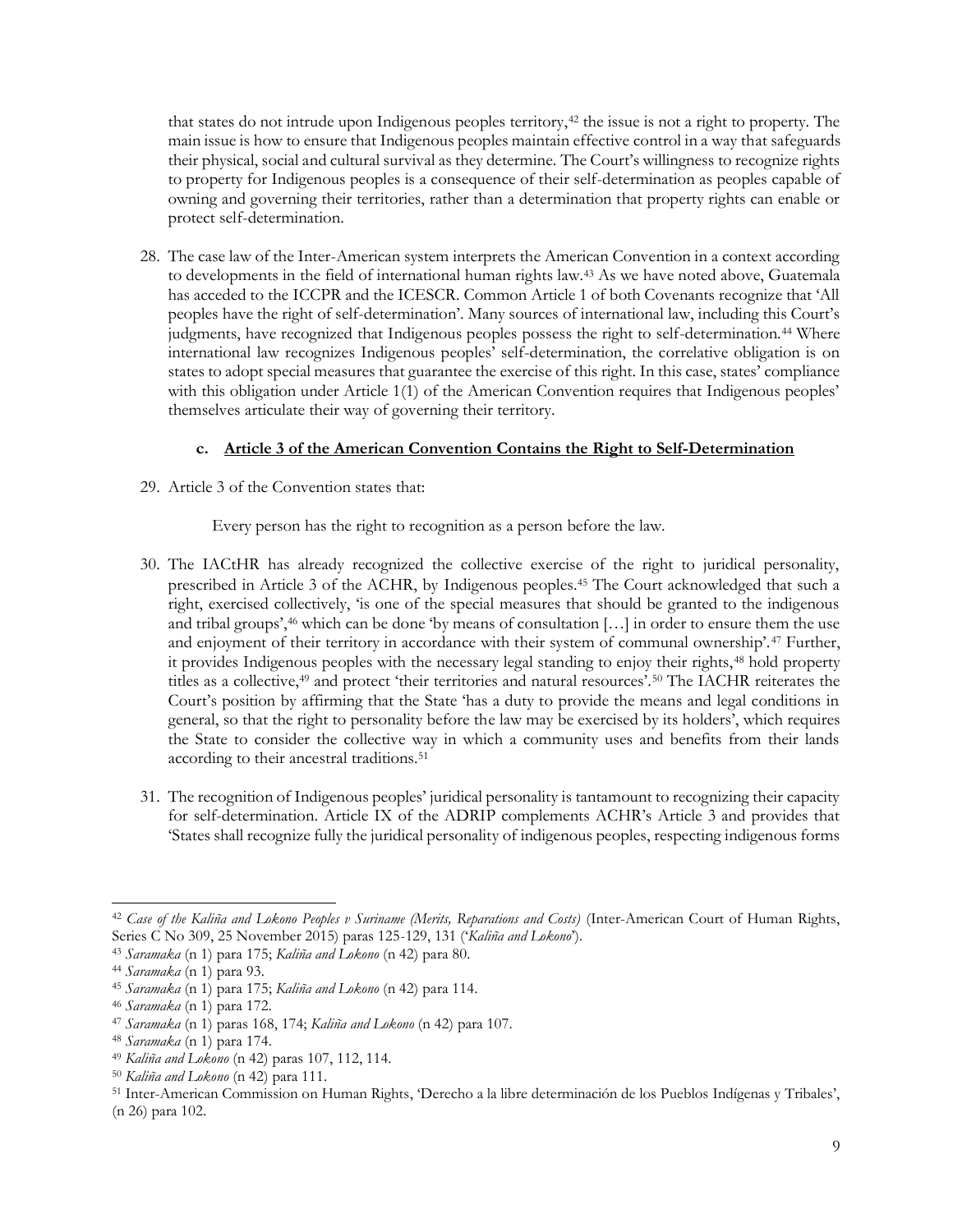of organization and promoting the full exercise of the rights recognized in this Declaration'. <sup>52</sup> Thus, States' duty to recognize Indigenous peoples' juridical personality, respecting their forms of organization, and considering such recognition as necessary for the latter's legal standing and ability to protect and enjoy their rights as a collective, according to their traditions, can thus be attached to Indigenous peoples' right to self-determination to 'freely determine their political status and freely pursue their economic, social, and cultural development',<sup>53</sup> as prescribed in Article III of the ADRIP. That is, the ADRIP provision asks states to recognize Indigenous peoples' juridical personality while respecting the different ways in which they may choose to organize themselves. This, in turn, represents an exercise of self-determination.

- 32. In the *Lhaka Honhat* judgment, although the Court found no violation of Article 3 ACHR arguing that the state did not prevent the collective action of all interested Indigenous communities, <sup>54</sup> the Court reinforced the need to recognize Indigenous peoples' collective legal personality in view of the international legal recognition of Indigenous peoples as collective rights-holders and subjects of international law.<sup>55</sup> Article VI of the ADRIP complements Article IX and contributes to this recognition by establishing States' obligation to recognize 'the right of indigenous peoples to their collective action'.<sup>56</sup> The Court associated this recognition of Indigenous peoples' collective status and right to collective action with Indigenous peoples' 'right to self-determination in relation to the ability to "freely dispose […] of their natural resources and wealth", which is necessary to ensure that they are not deprived of "their inherent means of subsistence".'<sup>57</sup> Such a connection builds upon a need for collective legal personality as a mechanism to materialize the right to communal property, which guarantees 'the control by the indigenous peoples of the natural resources on the territory, and also their way of life', which underlie self-determination.<sup>58</sup>
- 33. Ultimately, to fully exercise their right to self-determination, Indigenous peoples may require recognition of their juridical personality as a collective, respecting the particular ways each community chooses to group, so that they can utilize collective action/legal standing in their pursuit of their economic, social and cultural development. The IACHR confirms this interconnectedness between juridical personality and self-determination by asserting that disrespect for Indigenous forms of social and political organization<sup>59</sup> entails the denial of the communities' self-determination.<sup>60</sup> The Commission adds that the lack of recognition of Indigenous peoples' formal legal status and juridical personality as 'peoples' or 'nations', where states treat them solely as 'ethnic groups', disrespects the right to self-determination attached to their status as *peoples*. <sup>61</sup> Accordingly, the Commission has affirmed that 'failing to recognize legal personality amounts to a grave limitation of their free determination'.<sup>62</sup> This assertion confirms the right to a collective exercise of juridical personality and

<sup>57</sup> *Lhaka Honhat* (n [28\)](#page-5-1) para 154.

<sup>52</sup> OAS, *American Declaration on the Rights of Indigenous Peoples*, OEA/Ser.P AG/RES.2888 (XLVI-O/16), 15 June 2016, Article IX (ADRIP).

<sup>53</sup> ADRIP, Article III.

<sup>54</sup> *Lhaka Honhat* (n [28\)](#page-5-1) para 156.

<sup>55</sup> *Lhaka Honhat* (n [28\)](#page-5-1) para 154.

<sup>56</sup> ADRIP, Article VI.

<sup>58</sup> *Lhaka Honhat* (n [28\)](#page-5-1).

<sup>59</sup> Inter-American Commission on Human Rights, 'Derechos de los pueblos indígenas y tribales sobre sus tierras ancestrales y recursos naturales. Normas y jurisprudencia del Sistema Interamericano de Derechos Humanos', OEA/Ser.L/V/II.Doc.56/09, 30 de diciembre de 2009, para 375.

<sup>60</sup> Inter-American Commission on Human Rights, 'Derecho a la libre determinación de los Pueblos Indígenas y Tribales', ([n 26\)](#page-4-0) para 98.

<sup>61</sup> Inter-American Commission on Human Rights, 'Derecho a la libre determinación de los Pueblos Indígenas y Tribales', ([n 26\)](#page-4-0) para 96.

<sup>62</sup> Inter-American Commission on Human Rights, 'Derecho a la libre determinación de los Pueblos Indígenas y Tribales', ([n 26\)](#page-4-0) para 102. Translation by the authors.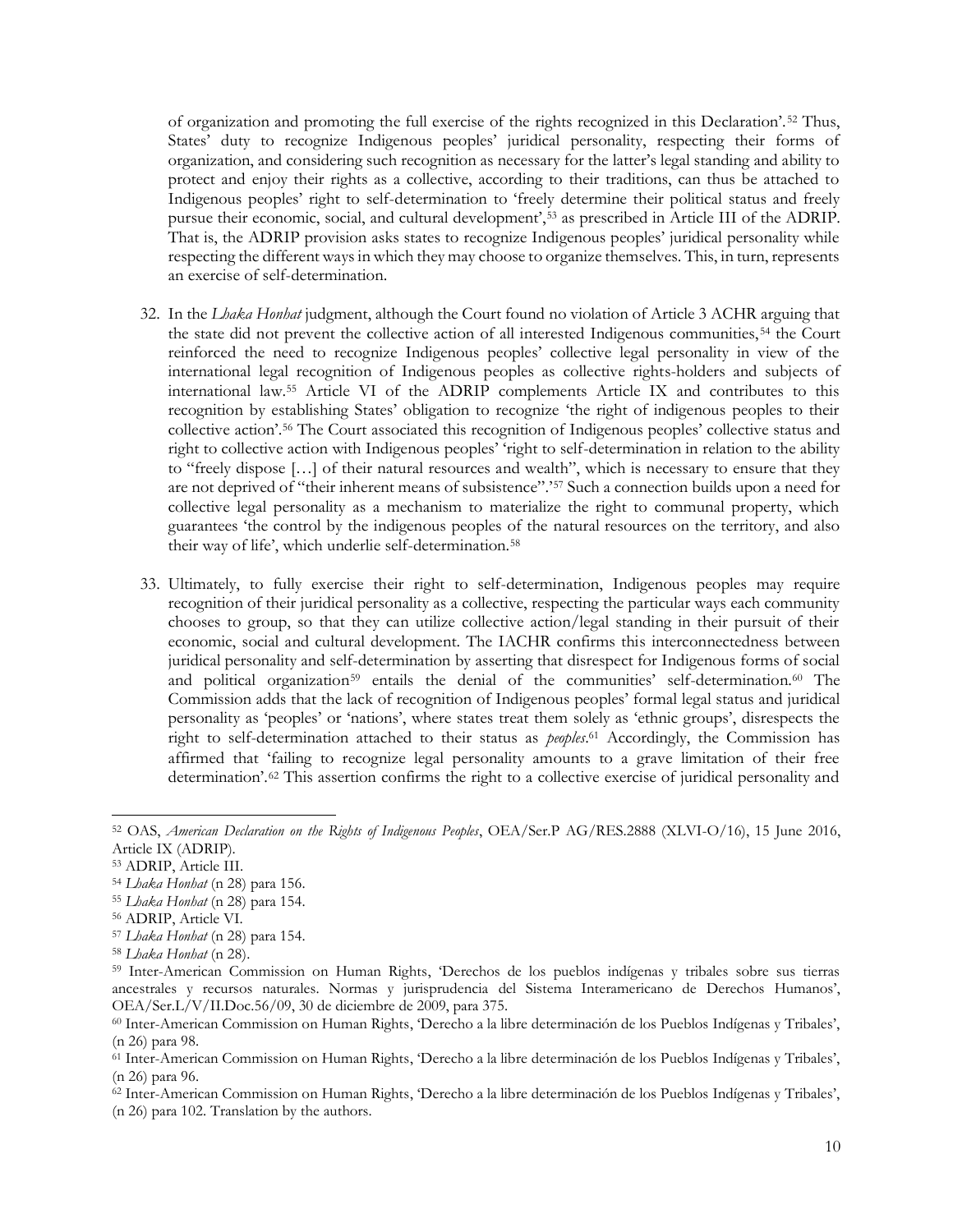emphasizes its fundamental attachment to Indigenous peoples' self-determination, which the Court must consider in assessing the Indigenous Maya Q'eqchi' Agua Caliente community's entitlement to control, use and benefit from their lands and natural resources.

#### **d. Article 21(1) of the American Convention Contains the Right to Self-Determination**

34. Article 21(1) of the Convention states that:

Everyone has the right to the use and enjoyment of his property.

- 35. As indicated above, the right to property is where most of the protections of Indigenous rights have manifested in the Court's case law. However, as also indicated above, the right to property can be somewhat limiting, in that it does not acknowledge the full range of Indigenous interests and rights. In our view, other rights in the Convention are better avenues for the expression of the right to selfdetermination. However, should the Court choose to rely on its more settled jurisprudence on Article 21, it will find extensive elements in its precedents that link the protection of property rights to selfdetermination, as identified extensively by the IACHR in December 2021.<sup>63</sup> In doing so, we ask the Court to refine its jurisprudence to more clearly state that the right to self-determination is found within Article 21 of the Convention.
- 36. The IACtHR has dealt with different cases of violations of Indigenous peoples' rights, including their right to property and the consequences thereof.<sup>64</sup> In its case law, the IACtHR has acknowledged Indigenous peoples' collective understanding of the concepts of property and possession within Article 21 of the American Convention.<sup>65</sup> As such, the IACtHR considered land not only as a means of survival, but also as a central element of Indigenous peoples' worldview, religiosity and cultural identity,<sup>66</sup> opening the space for the right to self-determination within the right to property. Taking into account Convention No 169 of the International Labour Organization (ILO),<sup>67</sup> the evolution of the international human rights system as well as that of the Inter-American system of human rights, the IACtHR has 'considered that the close ties the members of indigenous communities have with their traditional lands and the natural resources associated with their culture thereof, as well as the incorporeal elements deriving therefrom, must be secured under Article 21 of the American Convention'.<sup>68</sup>
- 37. Within its case law, the understanding that 'the members of indigenous peoples who have unwillingly lost possession of their lands, when those lands have been lawfully transferred to […] third parties, are entitled to restitution thereof or to obtain other lands of equal extension and quality' is particularly relevant to this case.<sup>69</sup> The Maya Q'echi' Agua Caliente community has, in accordance with the procedure established by the state, demanded the restitution of its lands and the registration of their

<sup>63</sup> Inter-American Commission on Human Rights, 'Derecho a la libre determinación de los Pueblos Indígenas y Tribales', ([n 26\)](#page-4-0) paras 123-148.

<sup>64</sup> The situations brought before the IACtHR varied from cases in which indigenous communities did not have possession of the land, as they left due to the acts of violence perpetrated against them to cases in which indigenous communities possessed the land, but lacked real title to property as well as the means to pursue it. Cf. *Case of the Moiwana Community (Preliminary Objections, Merits, Reparations and Costs)* (Inter-American Court of Human Rights, Series C No 124, 15 June 2004); *Yakye Axa Indigenous Community* (n [37\)](#page-7-0).

<sup>65</sup> See, the summary provided by the IACtHR in the *Case of the Xucuru Indigenous People and its members v Brazil (Preliminary Objections, Merits, Reparations and Costs)* (Inter-American Court of Human Rights, Series C No 346, 5 February 2018) para 117.

<sup>66</sup> See *Yakye Axa Indigenous Community* (n [37\)](#page-7-0) para 135.

<sup>67</sup> Ratified by Guatemala on 5 June 1996.

<sup>68</sup> Cf. *Yakye Axa Indigenous Community* (n [37\)](#page-7-0) para 137.

<sup>69</sup> See *Sawhoyamaxa* (n [39\)](#page-7-1) para 128.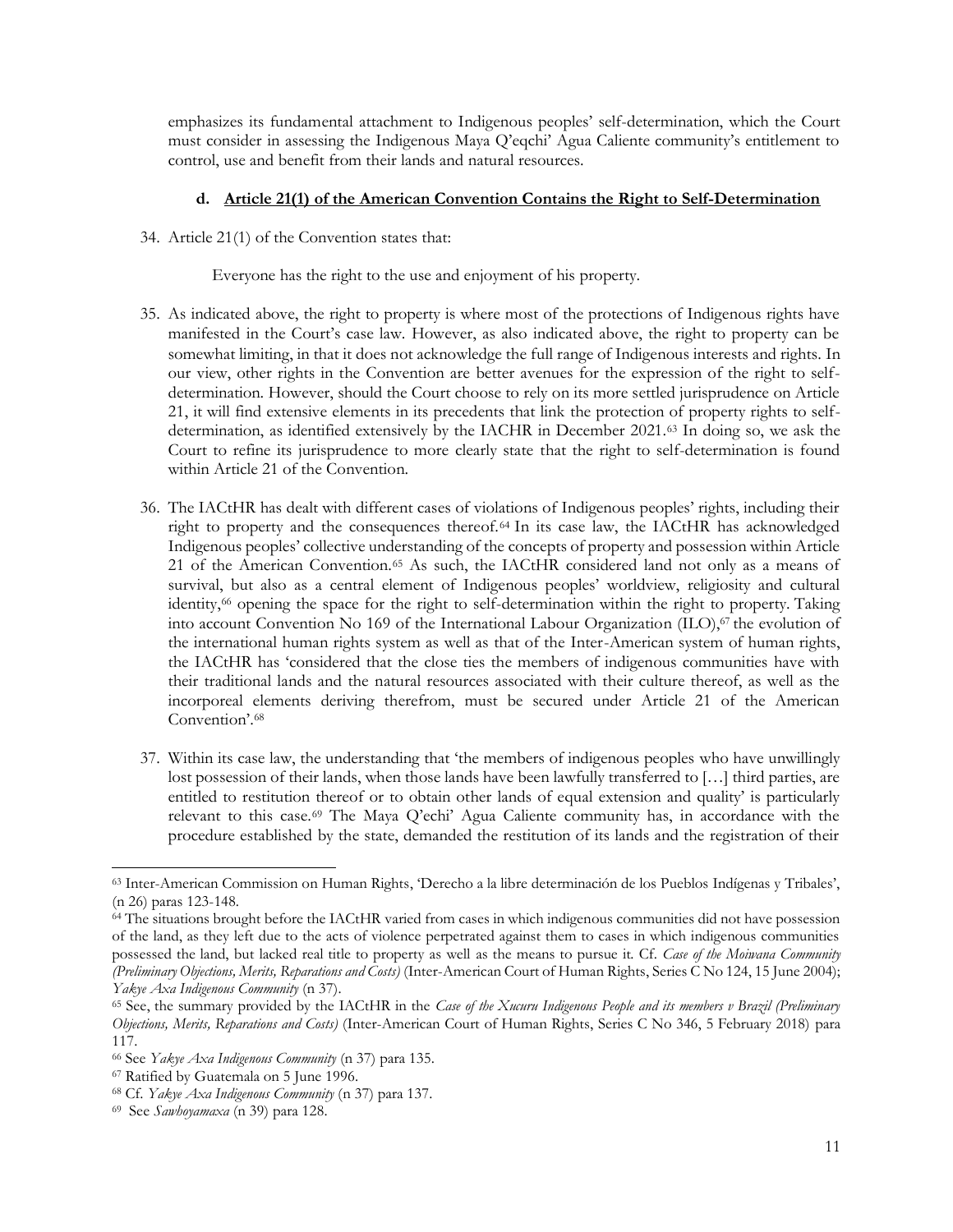property title since 1985. Nonetheless, until now title has not been granted, showing the state's failure to conform to the principle of reasonable delays.<sup>70</sup> The loss of essential documentation by the state further compromises the Maya Q'echi's access to effective justice in relation to their rights. These procedural failures violate Indigenous peoples' right to property and, as this brief argues, their right to self-determination. In this case, the lack of a collective property title has enabled the exploitation of the community's lands without their consent.

38. From a structural perspective, the non-recognition within the domestic legal system of legal personality as well as collective Indigenous peoples' property rights have been reproduced in the legislation concerning mineral exploitation, which fails to refer to Indigenous peoples' properties and their right to self-determination. As such, the current legal system in Guatemala facilitates the granting by the state of exploration and exploitation licenses in Indigenous lands, enabling private activities to take place without respect for Indigenous peoples' right to effectively control their territory.<sup>71</sup> As a result, this case illustrates a violation of the state's obligation to 'refrain from taking actions that could result in agents of the State itself, or third parties acting with its acquiescence or tolerance, adversely affecting the existence, value, use or enjoyment of their territory'<sup>72</sup> as well as the obligation of states 'to ensure the right of the indigenous peoples to control effectively and be owners of their territory without any type of external interference by third parties'.<sup>73</sup>

### **e. Conclusion**

39. In sum, the right to self-determination can be found within the scope of multiple provisions of the American Convention. It is an essential component to the realization of the rights of Indigenous peoples. It needs to be articulated more clearly within the Inter-American case law. The Convention offers multiple pathways to doing so, and to further advance the rights of Indigenous peoples consistently with the Court's commitment to a *pro persona* interpretation of the treaty, for the benefit of all the peoples of the Americas.

### **IV. The Right to Self-Determination Entitles the Maya Q'eqchi' Agua Caliente Community to Autonomy in Relation to their Internal and Local Affairs**

40. Self-determination has both an external and internal dimension. In the leading Canadian case *Reference*  Re Secession of Quebec,<sup>74</sup> the Supreme Court of Canada was asked whether there was a right of selfdetermination under international law that would give Quebec the right to secede from Canada unilaterally. The court answered this question with great care and in doing so detailed the ways selfdetermination could be exercised. Specifically, it asserted that while external self-determination takes the form of independence and thereby is associated with the context of decolonization, the right to self-determination can also be exercised in a number of internal ways without secession occurring. The court noted that:

> [t]he recognized sources of international law established that the right to selfdetermination of a people is normally fulfilled through internal self-determination – a people's pursuit of its political, economic, social and cultural development within the framework of an existing state.<sup>75</sup>

<sup>70</sup> See *Sawhoyamaxa* (n [39\)](#page-7-1) para 98; *Awas Tingni* (n [35\)](#page-6-0) para 149.

<sup>71</sup> As acknowledged, among others, in *Kichwa* (n [16\)](#page-3-0) para 146, and *Kaliña and Lokono* (n [42\)](#page-8-0) para 132.

<sup>72</sup> Cf. *Awas Tingni* (n [35\)](#page-6-0) para 164, and *Kaliña and Lokono* (n [42\)](#page-8-0) para 132.

<sup>73</sup> *Saramaka* (n [1\)](#page-1-0) para 115, and *Kaliña and Lokono* (n [42\)](#page-8-0) para 132.

<sup>74</sup> See generally *Reference Re Secession of Quebec* (1998) 2 SCR 217.

<sup>75</sup> *Reference Re Secession of Quebec* (1998) 2 SCR 217, para 126.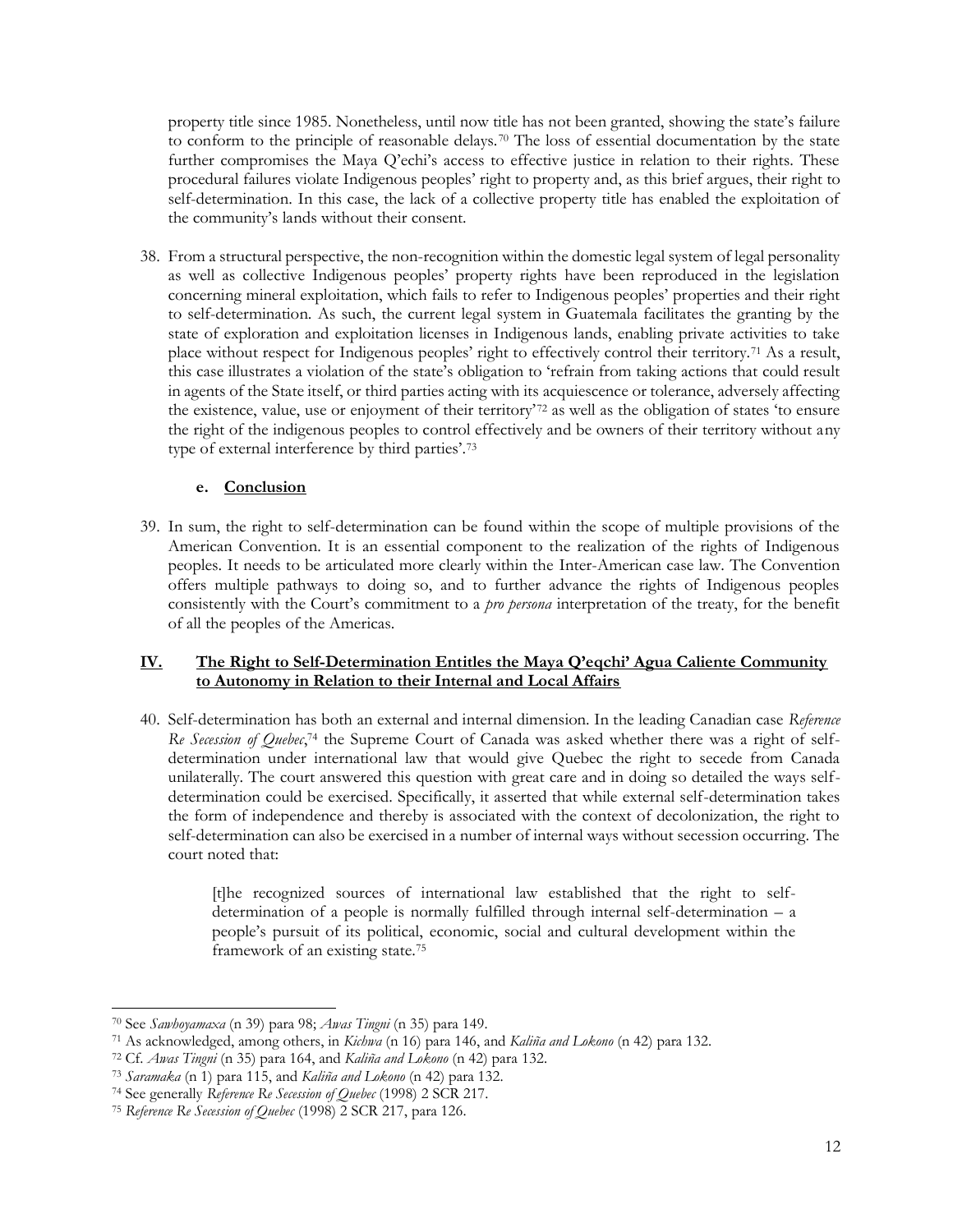- 41. The internal aspect of self-determination has two limbs. It encompasses the right for all citizens to participate freely without discrimination in the public affairs of the state. It is thus linked to several provisions of the ICCPR and ICESCR, including those that guarantee the right to participate in political life on a non-discriminatory basis.<sup>76</sup> The internal aspect of self-determination has another limb in the case of Indigenous peoples like the Maya Q'eqchi' Agua Caliente community. Under international law, the internal aspect of the right to self-determination entitles Indigenous peoples both to participate in the political life of the state and to 'preserve and develop their own distinct societies, to exist side-byside with the majority society'.<sup>77</sup>
- <span id="page-12-0"></span>42. This limb is further set out in the UNDRIP. As noted, the UNDRIP provides at Article 3 that Indigenous peoples may 'freely determine their political status and freely pursue their economic, social and cultural development'. This broad entitlement is particularized by Articles 4 and 5, which guarantee Indigenous peoples the 'right to autonomy or self-government' in relation to 'internal and local affairs', as well as the right to maintain their distinct political, legal, economic, social and cultural institutions. Consistent with this right, Indigenous peoples are entitled to 'belong to an indigenous community or nation, in accordance with the traditions and customs of the community or nation concerned'78 as well as the right to maintain and manifest their traditions, languages, customs, histories and cultures.<sup>79</sup> Implementing a right to autonomy or self-government is the most appropriate way to protect and promote Indigenous peoples' rights to maintain and manifest their traditions, languages, customs, histories and cultures.
- 43. General Recommendation 21 issued by the CERD provides more detail regarding internal selfdetermination. It notes:

Governments should be sensitive towards the rights of persons belonging to ethnic groups, particularly their right to lead lives of dignity, to preserve their culture, to share equitably in the fruits of national growth and to play their part in the government of the country of which they are citizens. Also, governments should consider … vesting persons belonging to ethnic or linguistic groups … with the right to engage in activities which are particularly relevant to the preservation of the identity of such persons or groups.<sup>80</sup>

44. In fleshing out the contours of internal self-determination, the focus is on participation in the democratic process, autonomy and self-government within the existing state. Consequently, even those states with historical opposition to recognizing the existence of an all-encompassing right to Indigenous self-determination have come to recognize their right to internal self-determination.<sup>81</sup> As we will see below, it also includes a right to control resources within Indigenous peoples' traditional lands.

<sup>76</sup> ICCPR, Art 25, 26; ICESCR, Art 2.

<sup>77</sup> Mattias Åhrén, *Indigenous Peoples' Status in the International Legal System* (Oxford University Press, 2016) 132; *Tiina Sanila-Aikio v Finland*, CCPR/C/124/D/2668/2015 (20 March 2019); CCPR/C/FIN/CO/7 (1 April 2021) [43].

<sup>78</sup> UNDRIP, Art 9.

<sup>79</sup> UNDRIP, Arts 11-16.

<sup>80</sup> CERD General Recommendation 21 (n [12\)](#page-2-1) para 10.

<sup>81</sup> Alexandra Xanthanki, *Indigenous Rights and United Nations Standards* (Cambridge University Press, 2009) 162.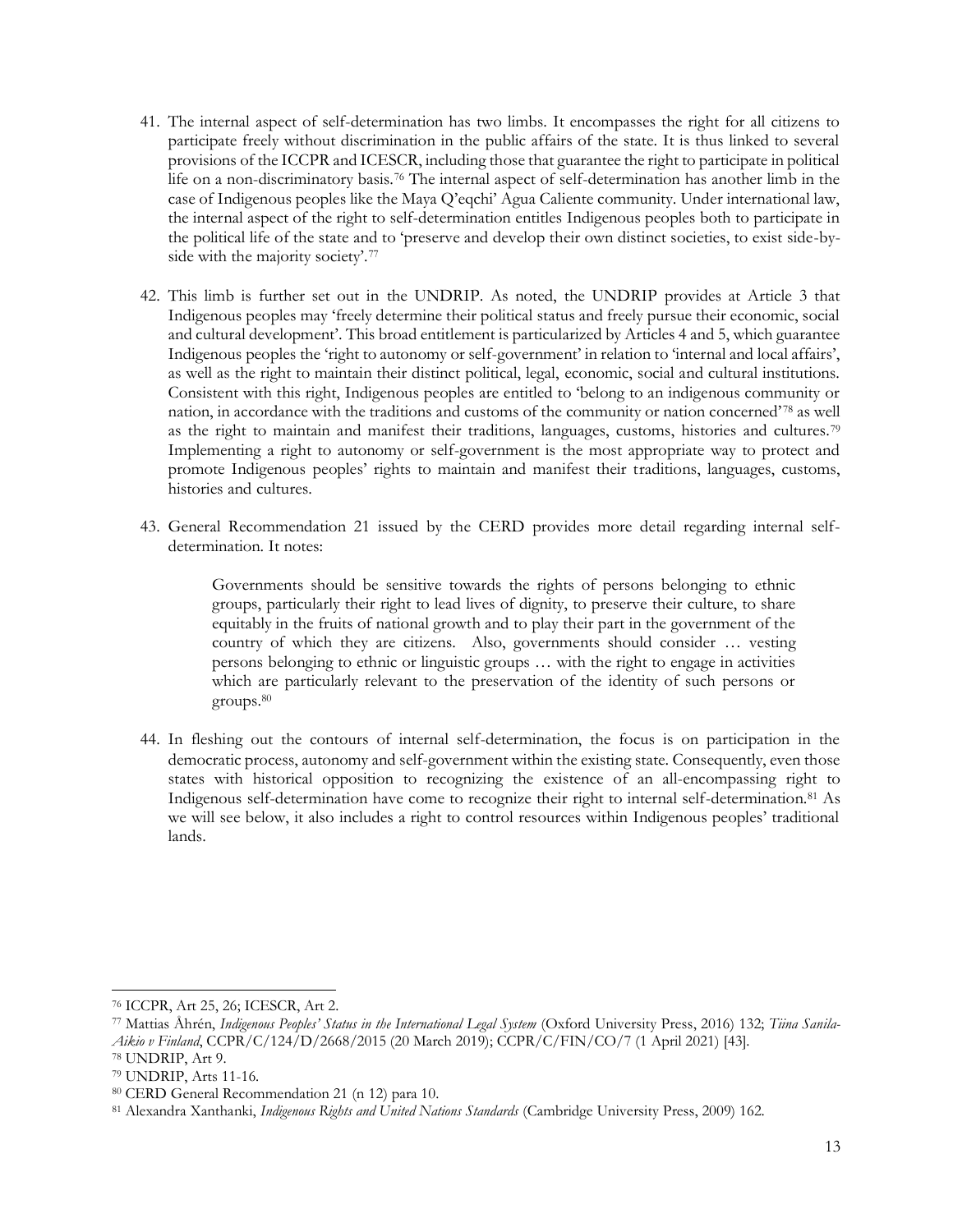#### **V. Indigenous Peoples' Right to Self-Determination Encompasses a Right to Use, Benefit From, Manage and Control Natural Resources in and on their Traditional Lands**

- 45. The right to self-determination in Article 1 of the ICCPR encompasses the right of peoples to 'freely pursue their economic, social, and cultural development'.<sup>82</sup> In General Comment 12, the HRC states that such a right includes the right of peoples to 'dispose of their natural wealth and resources without prejudice to any obligations arising out of international economic cooperation…in no case may a people be deprived of its own means of subsistence'.<sup>83</sup> The HRC adds that such language creates a corresponding duty upon states.<sup>84</sup> As a result, Guatemala is required by the ICCPR to protect the means of subsistence of the Maya Q'eqchi Agua Caliente community from the impacts of the "Fenix" mining project. In addition, General Comment 12 asserts that states 'should indicate any factors or difficulties which prevent the free disposal of their natural wealth and resources…and to what extent that affects the enjoyment of other rights set forth in the Covenant'.<sup>85</sup> Such language means that Guatemala should disclose the impact of subsurface mining projects upon the rights of the Maya Q'eqchi Agua Caliente community to their natural resources and their other rights under the ICCPR. Those rights include the right of minorities to their culture<sup>86</sup> and the right of all people to enjoy their natural wealth and resources.<sup>87</sup>
- 46. The ICESCR does not specify rights of Indigenous peoples or minority rights, but declares that state parties must guarantee the rights under the ICESCR without discrimination based on factors that include Indigenous peoples.<sup>88</sup> As a result, Guatemala is required by the ICESCR to guarantee the right of self-determination for the Maya Q'eqchi Agua Calienta community, including self-determination and their rights over their natural resources and wealth. The matching language of Article 1 in both the ICESCR and ICCPR means that economic projects cannot interfere with the means of subsistence of the Maya Q'eqchi Agua Caliente community. In addition, Article 25 of the ICESCR matches the language of Article 47 of the ICCPR, with both stating 'Nothing in the present Covenant shall be interpreted as impairing the inherent right of all peoples to enjoy and utilize fully and freely their natural wealth and resources'.<sup>89</sup> Such language means that even if the right to self-determination allows for economic projects, those projects cannot interfere with the rights of the Maya Q'eqchi Agua Caliente community to enjoy and use their natural resources.
- 47. Indigenous peoples' right to natural resources is further guaranteed by ILO Convention 169. ILO Convention 169 is the 'international human rights instrument most relevant to the protection of indigenous rights'.<sup>90</sup> Guatemala is a state party to ILO Convention 169 and therefore has duties to implement its terms. Article 15(1) of ILO Convention 169 provides that states must 'specially safeguard' Indigenous peoples' rights to 'the natural resources pertaining to their lands'. Article 15(1) notes further that such rights include, but are not limited to, the right to 'participate in the use, management and conservation of these resources'.
- 48. The relationship between self-determination and control over natural resources is recognized in the African Charter on Human and Peoples Rights (Banjul Charter). Article 21(1) of the Banjul Charter provides that:

<sup>82</sup> ICCPR, Art. 1.

<sup>83</sup> HRC General Comment 12 ([n 9\)](#page-2-0) para 5.

<sup>84</sup> See also *Ilmari Länsman et al. v Finland* (1994) Communication No 511/1992) UN Doc CCPR/C/52/D/511/1992.

<sup>85</sup> HRC General Comment 12 ([n 9\)](#page-2-0) para 5.

<sup>86</sup> ICCPR, Art 27.

<sup>87</sup> ICCPR, Art 47.

<sup>88</sup> ICESCR, Art 2.

<sup>89</sup> ICCPR, Art 47; ICESCR, Art 25.

<sup>90</sup> Inter-American Commission on Human Rights, *Indigenous and Tribal Peoples' Rights over their Ancestral Lands and Natural Resources* ([n 39\)](#page-7-1) para 12.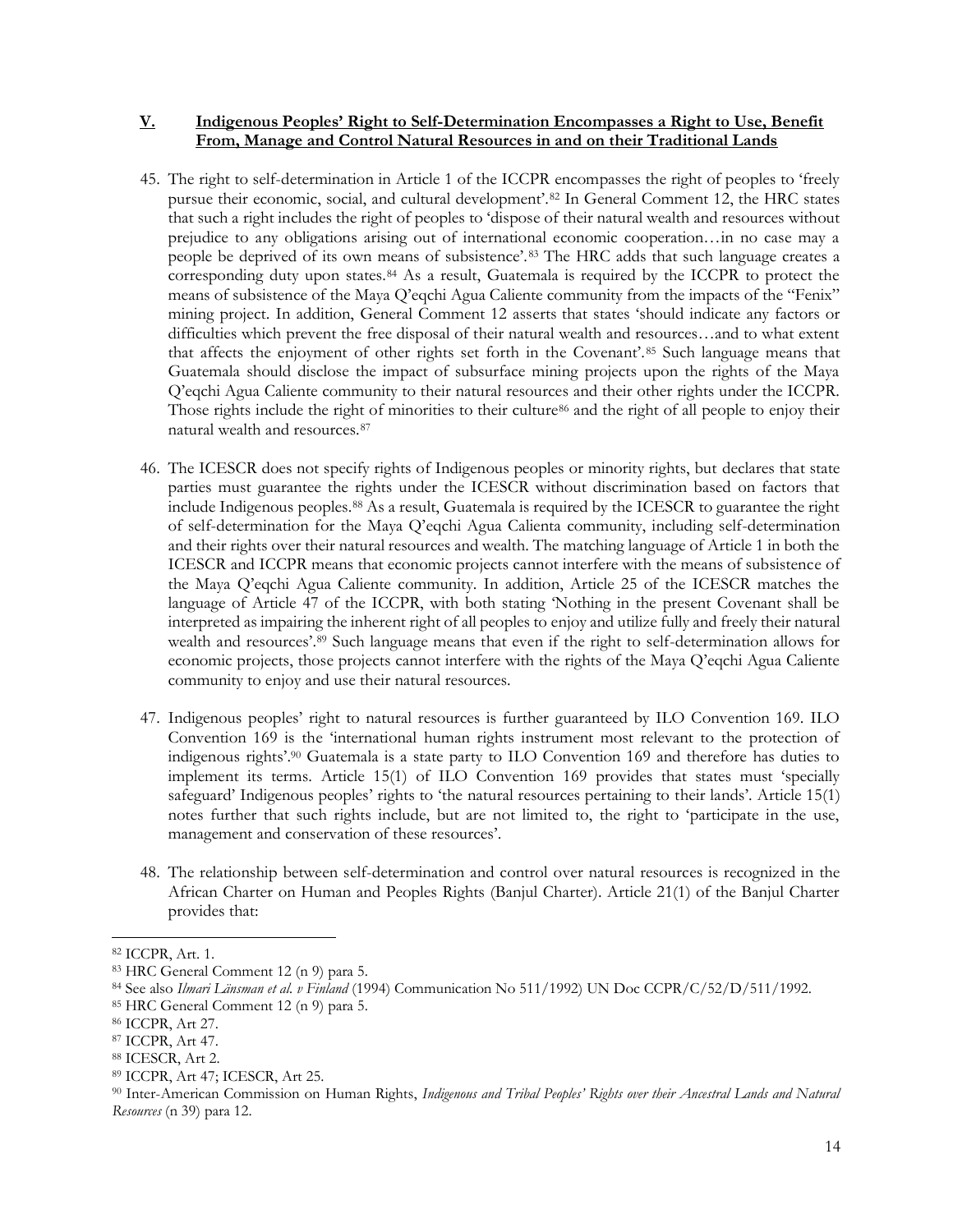<span id="page-14-0"></span>[a]ll peoples shall freely dispose of their wealth and natural resources. This right shall be exercised in the exclusive interest of the people. In no case shall a people be deprived of it.

- 49. In the recent judgment of *African Commission on Human and Peoples' Rights v. Kenya* with respect to the right of the Indigenous group of the Ogieks in Kenya*,* the African Court of Human and Peoples' Rights determined that the term 'peoples' in the Banjul Charter applies to 'sub-state ethnic groups and communities', including Indigenous communities.<sup>91</sup> The judgment makes it clear that the resource dimension of the right to self-determination prohibits the eviction of Indigenous peoples from their traditional land.
- 50. The American Convention does not specifically address the issue of Indigenous peoples' control over natural resources. However, as noted above, it is well within the established competence and jurisprudence of the Court, in its *pro homine* interpretation, to expand upon the meaning of the rights protected by the Convention to ensure they are fit for purpose to protect the rights of individuals and groups in the Americas. Indeed, there is strong jurisprudence that establishes a connection between self-determination and natural resources as part of Indigenous rights. This Court has been particularly active in this area. In the case of *Saramaka*, this Court explained that 'property must be interpreted so as not to restrict the right to self-determination, by virtue of which indigenous peoples may 'freely pursue their economic, social and cultural development' and may 'freely dispose of their natural wealth and resources'.<sup>92</sup> In *Kaliňa and Lokono Peoples v Suriname*, this Court noted:

The right to property protected by Article 21 of the American Convention, and interpreted in light of the rights recognized in Article 1 common to the two Covenants, and Article 27 of the ICCPR which cannot be restricted when interpreting the American Convention in this case, confer on the members of the Kaliňa and Lokono Peoples the right to the enjoyment of their property in keeping with their community-based traditions.<sup>93</sup>

- 51. UN treaty bodies have also confirmed this link between self-determination and control over natural resources. In its Concluding Observations on Canada, the HRC noted that 'self-determination requires, *inter alia*, that all peoples must be able to freely dispose of their natural resources and that they may not be deprived of their own means of subsistence'.<sup>94</sup>
- 52. Aside from its links with self-determination, UN treaty bodies have explored the scope of Indigenous peoples' right to natural resources within their lands. For example, in General Recommendation XXIII, the CERD called on all states to 'recognize and protect the rights of indigenous peoples to own, develop, control and use their communal lands, territories and resources'.<sup>95</sup> The CESCR has made a similar point. In General Comment 21, the CESCR explained that:

The strong communal dimension of indigenous peoples' cultural life is indispensable to their existence, well-being and full development, and includes the right to the lands,

<sup>91</sup> *African Commission on Human and Peoples Rights v. Kenya,* African Court on Human and Peoples' Rights (AfCtHPR) (Application No. 006/2012, 26 May 2017) para. 198.

<sup>92</sup> *Saramaka* (n [1\)](#page-1-0) para 93.

<sup>93</sup> *Kaliňa and Lokono* (n [42\)](#page-8-0) para 124

<sup>94</sup> Human Rights Committee, 'Concluding Observations, Canada', U.N. Doc. CCPR/C/79/Add.105 (7 April 1999) para 8.

<sup>95</sup> CERD General Recommendation XXIII (1997) para 5.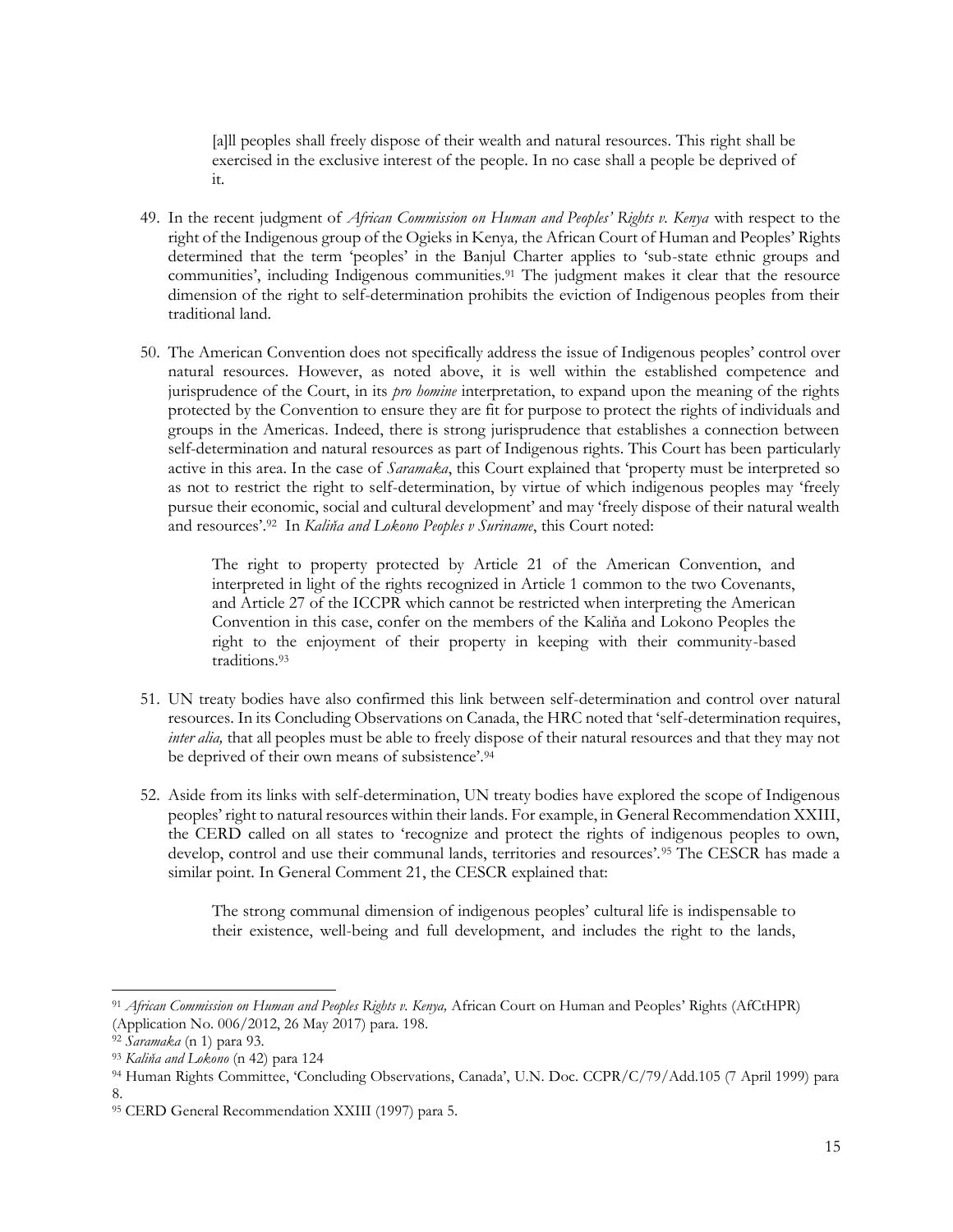territories and resources which they have traditionally owned, occupied or otherwise used or acquired.<sup>96</sup>

- 53. This formulation appears to limit Indigenous peoples' right to control resources on their lands to those resources that they have 'traditionally' used or acquired. However, as this Court has recognized, Indigenous peoples' 'relations to the land are not merely a matter of possession and production but a material and spiritual element which they must fully enjoy, even to preserve their cultural legacy and transmit it to future generations'.<sup>97</sup> Resource extraction projects that damage Indigenous peoples' lands thereby violate Indigenous peoples' cultural rights. As Mattias Ahren has noted, the CESCR clarifies that 'natural resources need not be culturally significant for the right of the people to offer or withhold consent to those that seek access to the territory to apply'.<sup>98</sup> In effect, even if Guatemala owns the natural resources beneath the lands of the Maya Q'eqchi Agua Caliente community, the community can withhold its consent to resource extraction and development projects.<sup>99</sup>
- 54. The foregoing affirms Indigenous peoples' right to use, benefit from, manage and control natural resources in and on their traditional lands. Overall, the link between Indigenous peoples' selfdetermination and their right to control the natural resources situated within their territories is an important development in international law that is ripe for affirmation by the Court.

## **VI. Developments in Canadian Law on Aboriginal Title**

55. In its landmark ruling of *Saramaka*, the IACtHR reaffirmed that 'the cultural and economic survival of indigenous and tribal peoples, and their members, depend on their access and use of the natural resources in their territory "that are related to their culture and are found therein", and that Article 21 protects their right to such natural resources'.<sup>100</sup> In a footnote supporting this view, this Court took judicial notice of the Supreme Court of Canada's main Aboriginal title case at the time, *Delgamuukw v.*  British Columbia.<sup>101</sup> In this section, we wish to inform this Court of developments in Canadian law since 1997 that are relevant to the application of Article 21 and other articles of the American Convention in the present case. Because the word 'Aboriginal' continues to be used in reference to Canadian law that deals with the rights of Indigenous peoples, we use it when referring to these developments despite the increased use of 'Indigenous' internationally. It should also be highlighted that many of these developments are the object of vigorous critiques by Indigenous scholars and leaders across Canada. These critiques are valid, and we wish to acknowledge and affirm that much remains to be done to fulfill Indigenous peoples' inherent right to self-determination in that country.

## **a. The Source of Aboriginal Title is the Prior Occupation of Canada by Aboriginal Peoples**

56. While *Delgamuukw* was not the first Canadian case about Aboriginal title, it set a major precedent. The Supreme Court clarified Aboriginal title to be a '*sui generis*' legal concept, defined as 'a collective right

<sup>100</sup> *Saramaka* (n [1\)](#page-1-0) para 120.

<sup>96</sup> Committee on Economic, Social and Cultural Rights, *General Comment No. 21* ([n 18\)](#page-3-1) para 36.

<sup>97</sup> *Awas Tingni* (n [350](#page-6-0) para 149.

<sup>98</sup> Ahren (n [77\)](#page-12-0) 176-177.

<sup>99</sup> Human Rights Committee, Report of the Special Rapporteur on the Rights of Indigenous Peoples, S James Anaya: 'Extractive Industries and Indigenous Peoples', UN Doc A/HRC/24/41 (1 July 2013) para 9. Noting that 'even where the State claims ownership of subsurface or other resources under domestic law, indigenous peoples have the right to pursue their own initiatives for extraction and development of natural resources within their territories, at least under the terms generally permitted by the State for others'

<sup>101</sup> *Delgamuukw v British Columbia* [1997] 3 SCR 1010.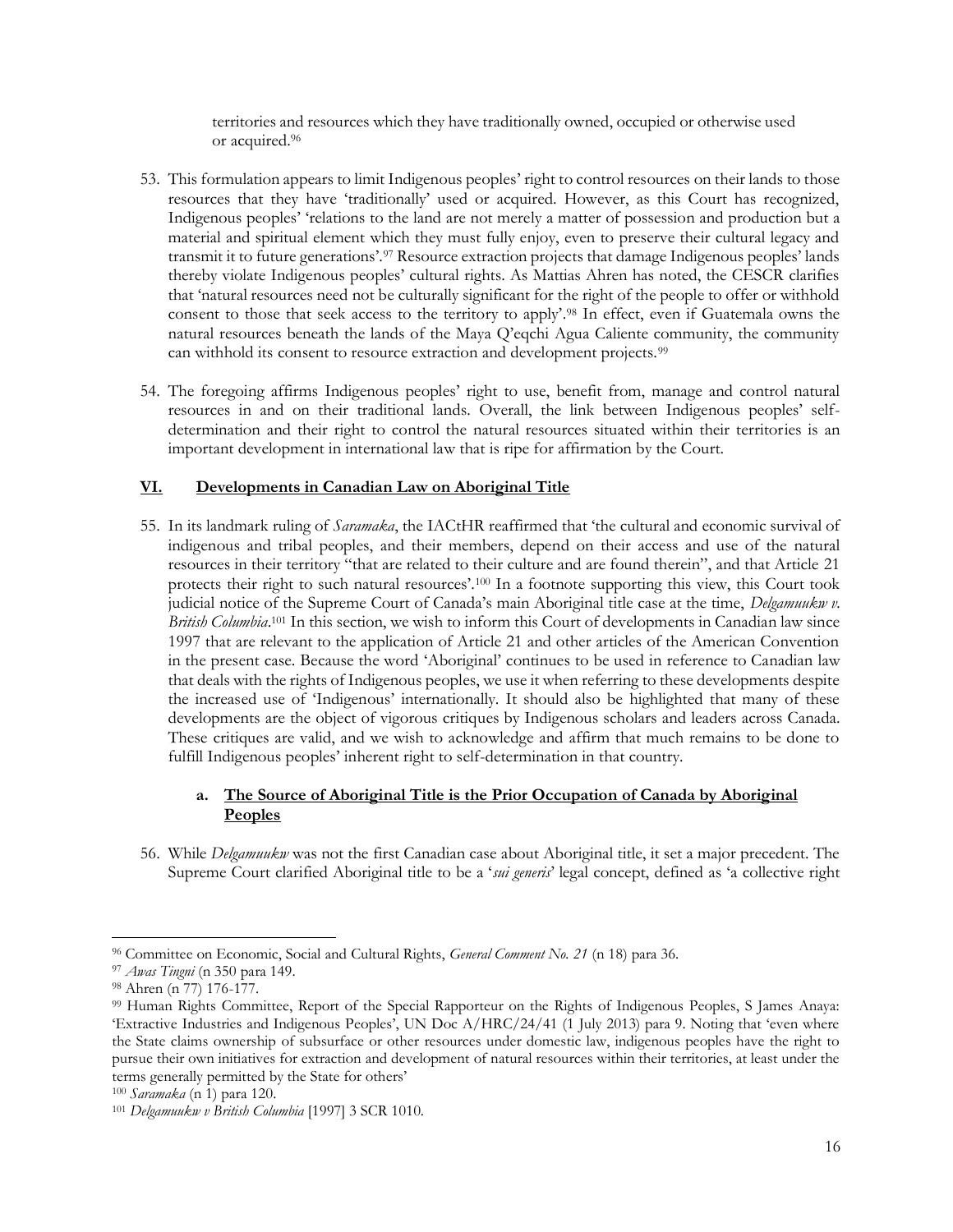to land held by all members of an aboriginal nation'. As a result, Aboriginal title is inalienable to anyone except the Crown in representation of the Canadian state.<sup>102</sup>

57. One of the Supreme Court's most important findings in *Delgamuukw* was that the source of Aboriginal title is the prior occupation of Canada by Aboriginal peoples, with both *de facto* and *de jure* consequences to this day:

> [A]boriginal title arises from the prior occupation of Canada by aboriginal peoples. That prior occupation is relevant in two different ways: first, because of the physical fact of occupation, and second, because aboriginal title originates in part from pre-existing systems of aboriginal law. However, the law of aboriginal title does not only seek to determine the historic rights of aboriginal peoples to land; it also seeks to afford legal protection to prior occupation in the present-day. Implicit in the protection of historic patterns of occupation is a recognition of the importance of the continuity of the relationship of an aboriginal community to its land over  $time<sup>103</sup>$

58. The *Constitution Act, 1982* 'recognized and affirmed' existing Aboriginal and treaty rights, thereby giving Aboriginal title constitutional protection.<sup>104</sup>

#### **b. Proof of Aboriginal Title Must Consider an Aboriginal Perspective**

- 59. The *Delgamuukw* case clarified the three criteria applicable for an Aboriginal people to obtain recognition of their land title by Canadian law. These are (i) Aboriginal peoples must have occupied the land claimed prior to the British Crown's affirmation of sovereignty, (ii) there must be continuity between pre-sovereignty occupation and present occupation of the claimed land, and (iii) at the moment of British affirmation of sovereignty, the Aboriginal people's occupation must have been exclusive.
- 60. In applying all three criteria, the Supreme Court stressed the importance of considering an Aboriginal perspective, including oral evidence as well as Aboriginal peoples' laws and forms of government:

[T]he reconciliation of the prior occupation of North America by aboriginal peoples with the assertion of Crown sovereignty required that account be taken of the 'aboriginal perspective while at the same time taking into account the perspective of the common law' and that '[t]rue reconciliation will, equally, place weight on each'. […] [T]he aboriginal perspective on the occupation of their lands can be gleaned, in part, but not exclusively, from their traditional laws, because those laws were elements of the practices, customs and traditions of aboriginal peoples […]. [I]f, at the time of sovereignty, an aboriginal society had laws in relation to land, those laws would be relevant to establishing the occupation of lands which are the subject of a claim for aboriginal title. Relevant laws might include, but are not limited to, a land tenure system or laws governing land use.<sup>105</sup>

61. Absent proof of exclusive occupation at the time of British affirmation of sovereignty, an Aboriginal people may also obtain a declaration of a non-exclusive Aboriginal right in the land based on its ancestral use, described by the Supreme Court as 'usufructory Aboriginal rights'. 106

<sup>102</sup> *Delgamuukw v British Columbia* [1997] 3 SCR 1010 para. 112-115.

<sup>103</sup> *Delgamuukw v British Columbia* [1997] 3 SCR 1010 para 126.

<sup>104</sup> *Canada Act 1982*, 1982, c. 11 (U.K.), April 17, 1982, Schedule B, s. 35(1).

<sup>105</sup> *Delgamuukw v British Columbia* [1997] 3 SCR 1010 para 148.

<sup>106</sup> *Delgamuukw v British Columbia* [1997] 3 SCR 1010 para 47.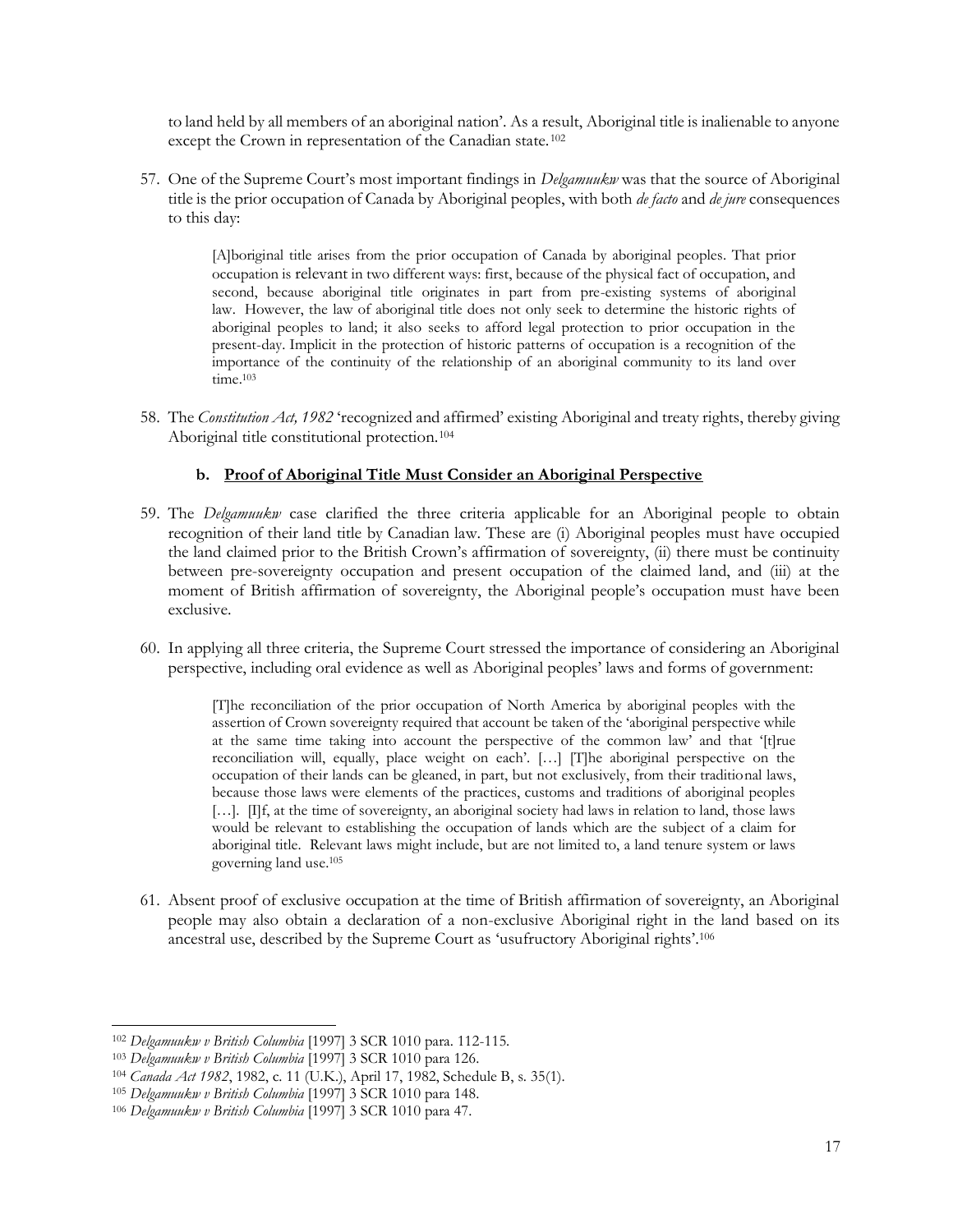62. The Supreme Court recognized that litigating claims of Aboriginal title is long and expensive for all parties involved, and urged the government to settle such cases through good faith negotiations. It also affirmed the ultimate objective of reconciliation between Aboriginal and settler societies:

> [T]he Crown is under a moral, if not a legal, duty to enter into and conduct those negotiations in good faith. Ultimately, it is through negotiated settlements, with good faith and give and take on all sides, reinforced by the judgments of this Court, that we will achieve […] a basic purpose of s. 35(1) [of the Constitution] -- 'the reconciliation of the pre-existence of aboriginal societies with the sovereignty of the Crown'. Let us face it, we are all here to stay.<sup>107</sup>

### **c. Although Many Claims Remain Unsettled, Several Agreements Have been Concluded since the Delgamuukw Case**

- 63. In 1999 and on the basis of the *Delgamuukw* case, the Nisga'a Nation signed the *Nisga'a Final Agreement*  with the Governments of Canada and British Columbia regarding an area of 1,992 square kilometers.<sup>108</sup> The agreement purports to modify and continue 'the aboriginal title of the Nisga'a Nation anywhere that it existed in Canada' as fee simple title to this area (Chapter 2). The agreement also affirms the Nisga'a Nation's right to self-government (Chapter 11) and contains provisions on the administration of justice by the Nisga'a Lisims Government (Chapter 12). Self-government applies to forestry (Chapter 5), fisheries (Chapter 8), wildlife and migratory birds (Chapter 9), and environmental protection (Chapter 10). For example, Chapter 5 affirms that 'the Nisga'a Nation owns all forest resources on Nisga'a Lands' and that the 'Nisga'a Lisims Government will make laws in respect of the management of timber resources on Nisga'a Lands'.
- 64. Several other agreements have been reached since the *Nisga'a Final Agreement*, although many land claims across Canada remain unsettled*.* A more recent example is the *Eeyou Marine Region Land Claims Agreement*, which was concluded in 2010 between the Crees of Eeyou Istchee and the Governments of Canada and Nunavut.<sup>109</sup> The agreement covers an extensive offshore area of approximately 61,270 square kilometers, including approximately 1,650 square kilometers of land mass. Taking a more culturally sensitive approach to Aboriginal title, the agreement defines the land rights of the Crees as 'Cree Title' and specifies that these "shall not be construed as having the effect of extinguishing or affecting any rights recognized and affirmed by section 35 of the *Constitution Act, 1982*" of the Crees (Chapter 5). Cree Title includes lands, tidelands, seabed, lakes, rivers, riverbeds, mines and minerals. The agreement establishes an Eeyou Marine Region Planning Commission with a mandate to develop land use plans (Chapter 8) and covers wildlife management (Part III), economic opportunities, including impact and benefit agreements (Chapter 19) government resource royalty sharing (Chapter 23), taxation (Chapter 24), and Cree ethnographic heritage (Part VI).
- 65. Other agreements have focused on implementing Aboriginal people's inherent right of selfgovernment protected by s. 35 of the *Constitution Act, 1982*, without prejudice to eventual title claims to areas outside these agreements. For example, the *Westbank First Nation Self-Government Agreement*<sup>110</sup> was concluded in 2003 with the Government of Canada regarding an area of approximately 21 square kilometers. The agreement affirms that 'Westbank First Nation has legal capacity to govern itself in accordance with this Agreement' (Part IV) and recognizes its jurisdiction over renewable resources including hunting and forestry (Part XII, s. 135), non-renewable resources including oil, gas, coal and bitumen (Part XII, s. 138), agriculture (Part XII), environment protection (Part XIV), culture and language (Part XV), education (Part XVI), the practice of traditional Okanagan medicine (Part XVII),

<sup>107</sup> *Delgamuukw v British Columbia* [1997] 3 SCR 1010 para 186.

<sup>108</sup> *Nisga'a Final Agreement*, April 27, 1999.

<sup>109</sup> *Agreement Between The Crees of Eeyou Istchee and Her Majesty the Queen in Right of Canada Concerning the Eeyou Marine Region,*  July 7, 2010*.*

<sup>110</sup> *Agreement between Her Majesty the Queen in Right of Canada and Westbank First Nation*, October 3, 2003.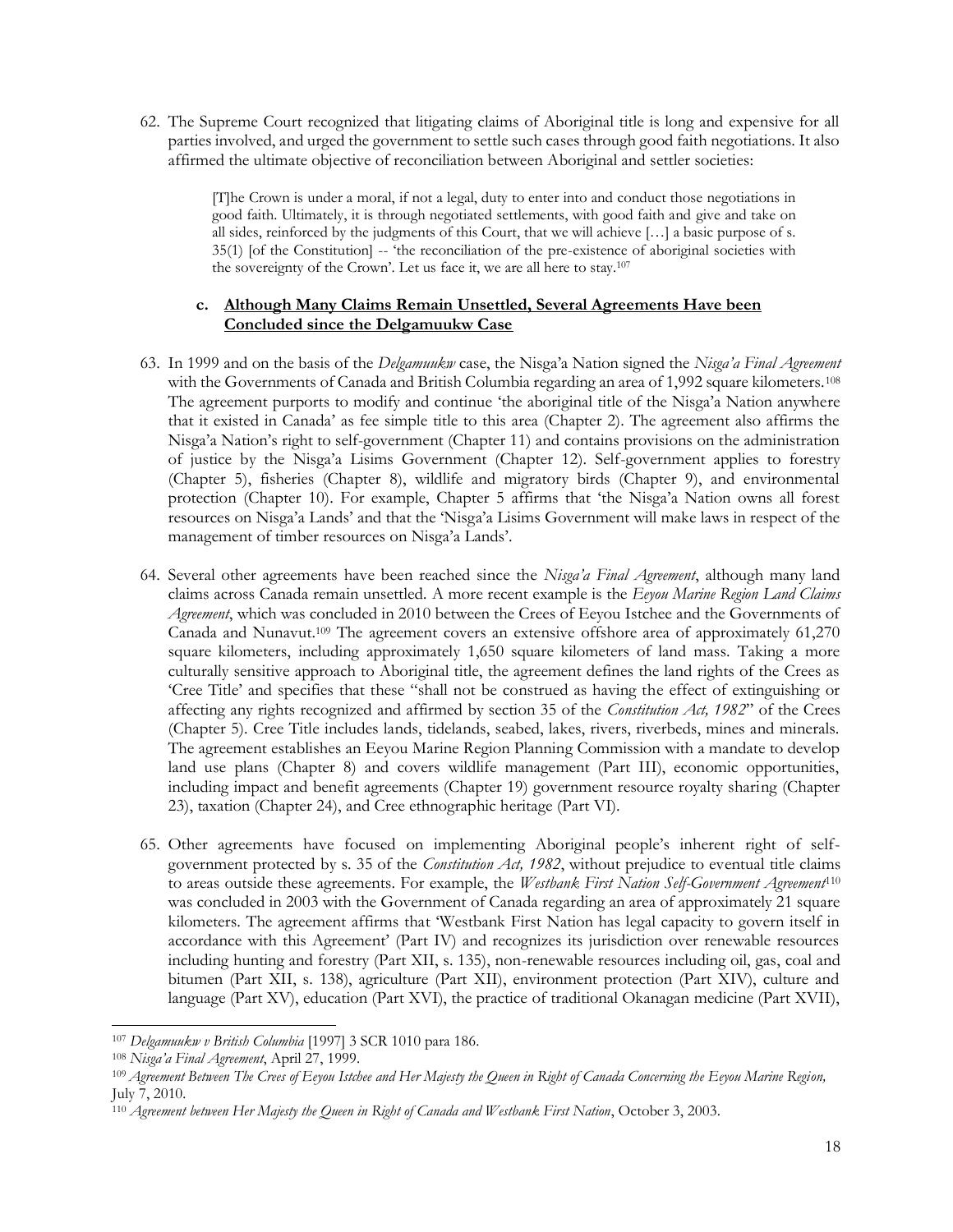law enforcement, including penalties punishable by imprisonment or fine (Part XVIII), the regulation of businesses (Part XIX), and public order (Part XXII).<sup>111</sup>

## **d. The Tsilhqot'in Case Considerably Expanded Canadian Law on Aboriginal Title**

66. In 2014, the Supreme Court set another major precedent in *Tsilhqot'in Nation v. British Columbia*, the first case to make an Aboriginal title declaration (as opposed to recognition through negotiated treaties) over an area of approximately 4,400 square kilometers.<sup>112</sup> While taking issue with several aspects of the judgment, one of Canada's most respected Indigenous law scholars, Professor John Borrows (Canada Research Chair in Indigenous Law), wrote:

> <span id="page-18-1"></span><span id="page-18-0"></span>[...] Canadian law took an important step towards repairing its relationships with Indigenous peoples with the *Tsilhqot'in Nation* decision. It is an exceedingly strong decision. It demonstrates the intelligence, wisdom, honesty, humility, and humanity of an extraordinary group of jurists. It illustrates the Constitution's recognition of Canada's pre-existing legal systems in Canada, which generate present-day rights through the doctrine of continuity. The case is very significant; it contains ground-shifting implications. Canada is a better place as a result of its 153 paragraphs. It sets a new world standard.<sup>113</sup>

- 67. The following aspects of *Tsilhqot'in* appear those most relevant to inform this Court for the resolution of the present case and the evolution of its interpretation of the *American Convention*.
	- i. The Doctrine of *Terra Nullius* Never Applied in Canada
- 68. While maintaining the doctrine of the Crown's 'radical or underlying title' to the Canadian territory, the Supreme Court affirmed for the first time that the doctrine of *terra nullius* never applied in Canada:

At the time of assertion of European sovereignty, the Crown acquired radical or underlying title to all the land in the province. This Crown title, however, was burdened by the pre-existing legal rights of Aboriginal people who occupied and used the land prior to European arrival. The doctrine of *terra nullius* (that no one owned the land prior to European assertion of sovereignty) never applied in Canada, as confirmed by the *Royal Proclamation* of 1763. The Aboriginal interest in land that burdens the Crown's underlying title is an independent legal interest, which gives rise to a fiduciary duty on the part of the Crown.<sup>114</sup>

- ii. Proof of Aboriginal Title must be Approached in a Culturally Sensitive Way
- 69. The Supreme Court clarified the criteria of sufficiency, continuity and exclusivity of occupation to establish Aboriginal title. These criteria do not favor village sites and farms to the exclusion of nomadic or semi-nomadic forms of occupation, and must rely on Aboriginal peoples' perspective in a culturally sensitive way:

<sup>111</sup> See generally: Government of Canada, Implementation of Modern Treaties and Self-Government Agreements July 2015 – March 2018, online[: https://www.rcaanc-cirnac.gc.ca/DAM/DAM-CIRNAC-RCAANC/DAM-](https://www.rcaanc-cirnac.gc.ca/DAM/DAM-CIRNAC-RCAANC/DAM-TAG/STAGING/texte-text/treaties-agreements_prov-annual-report-2015-2018_1573224351034_eng.pdf)[TAG/STAGING/texte-text/treaties-agreements\\_prov-annual-report-2015-2018\\_1573224351034\\_eng.pdf.](https://www.rcaanc-cirnac.gc.ca/DAM/DAM-CIRNAC-RCAANC/DAM-TAG/STAGING/texte-text/treaties-agreements_prov-annual-report-2015-2018_1573224351034_eng.pdf)

<sup>112</sup> *Tsilhqot'in Nation v. British Columbia* 2014 SCC 44.

<sup>113</sup> John Borrows, 'The Durability of Terra Nullius: *Tsilhqot'in Nation v. British Columbia*' (2015) 48(3) *University of British Columbia Law Review* 701, 703.

<sup>114</sup> *Tsilhqot'in Nation v. British Columbia* (n [112\)](#page-18-0) para. 69. Emphasis added. For a critique of this approach, see Borrows (n [113](#page-18-1)) 723. See also: Val Napoleon, 'Tsilhqot'in Law of Consent" (2015) 48(3) *University of British Columbia Law Review* 873, Felix Hoehn, 'Back to the Future - Reconciliation and Indigenous Sovereignty after Tsilhqot'in' (2016) 67 *University of New Brunswick Law Journal* 109 and Joshua Nichols, *A Reconciliation without Recollection?: An Investigation of the Foundations of Aboriginal Law in Canada* (University of Toronto Press, 2020) 268.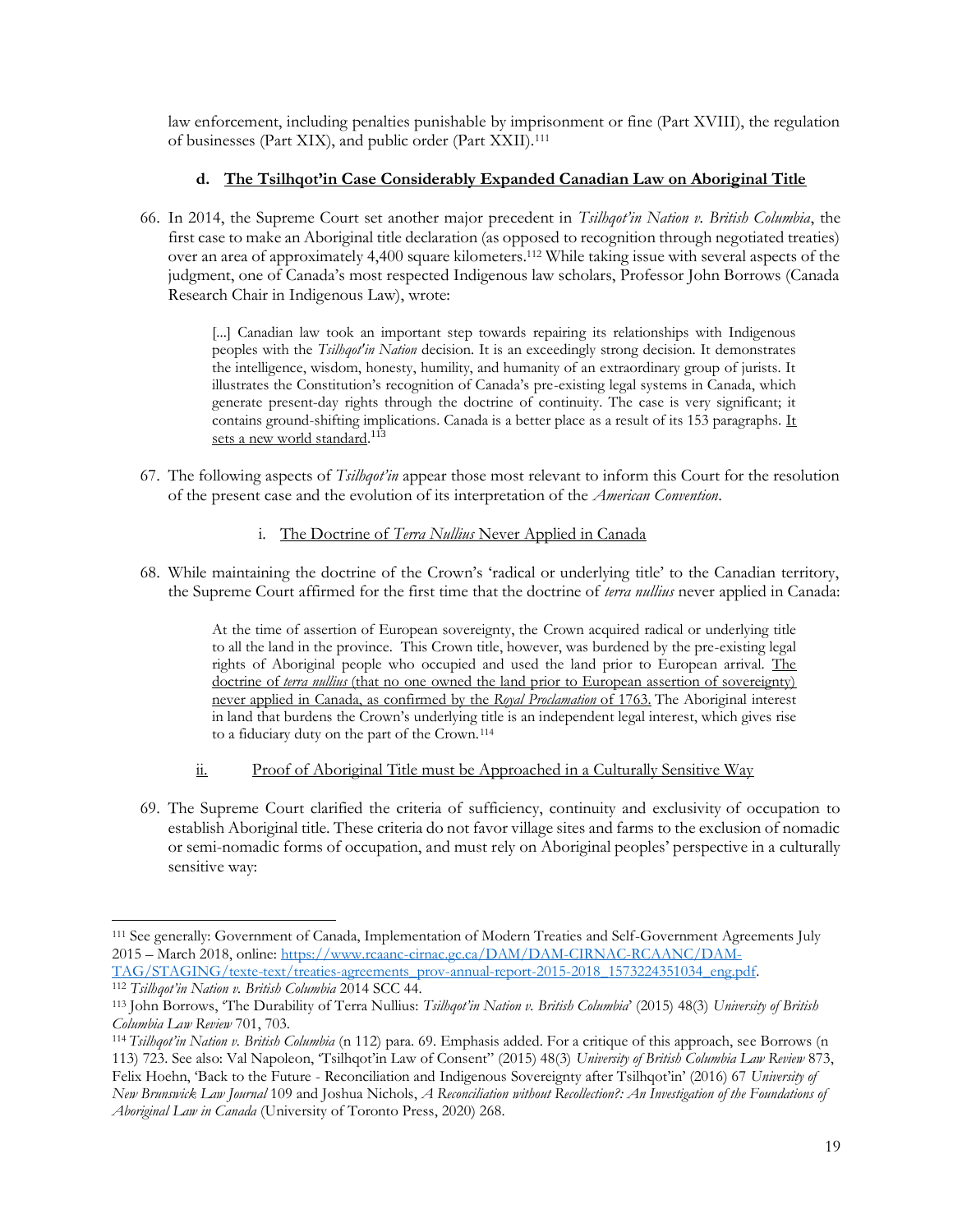[W]hat is required is a culturally sensitive approach to sufficiency of occupation based on the dual perspectives of the Aboriginal group in question — its laws, practices, size, technological ability and the character of the land claimed — and the common law notion of possession as a basis for title. It is not possible to list every indicia of occupation that might apply in a particular case. The common law test for possession — which requires an intention to occupy or hold land for the purposes of the occupant — must be considered alongside the perspective of the Aboriginal group which, depending on its size and manner of living, might conceive of possession of land in a somewhat different manner than did the common law.<sup>115</sup>

#### iii. The Content of Aboriginal Title must be Construed Broadly

70. Expanding on *Delgamuukw* and other precedents, the Supreme Court took a liberal approach to defining the content of Aboriginal title as including the right to the economic benefits of the land:

> Aboriginal title confers ownership rights similar to those associated with fee simple, including: the right to decide how the land will be used; the right of enjoyment and occupancy of the land; the right to possess the land; the right to the economic benefits of the land; and the right to proactively use and manage the land.<sup>116</sup>

71. The Crown, the Court added, 'does not retain a beneficial interest in Aboriginal title land'.<sup>117</sup> Moreover, continuity of occupation between pre-colonization and present times must be understood dynamically:

> Aboriginal title post-sovereignty reflects the fact of Aboriginal occupancy pre-sovereignty, with all the pre-sovereignty incidents of use and enjoyment that were part of the collective title enjoyed by the ancestors of the claimant group — most notably the right to control how the land is used. However, these uses are not confined to the uses and customs of pre-sovereignty times; like other landowners, Aboriginal title holders of modern times can use their land in modern ways, if that is their choice.<sup>118</sup>

#### iv. Infringement of Aboriginal Title is only Justified in Narrow Circumstances

72. The Supreme Court reaffirmed the narrow conditions for the Government to infringe Aboriginal title without an Aboriginal people's consent. This framework also applies before Aboriginal title is recognized through treaty-making or by a court, as soon as 'the Crown has real or constructive knowledge of the potential or actual existence of Aboriginal title', although the duty to consult and accommodate will vary depending on the strength of the claim. It wrote:

> To justify overriding the Aboriginal title-holding group's wishes on the basis of the broader public good, the government must show: (1) that it discharged its procedural duty to consult and accommodate; (2) that its actions were backed by a compelling and substantial objective; and (3) that the governmental action is consistent with the Crown's fiduciary obligation to the group  $\left[\ldots\right]$ . 119

73. The Court emphasized that economic development cannot continue and that laws cannot be applied in cases where the Crown has not fulfilled these three conditions:

> Once title is established, it may be necessary for the Crown to reassess prior conduct in light of the new reality in order to faithfully discharge its fiduciary duty to the title-holding group going forward. For example, if the Crown begins a project without consent prior to Aboriginal title being

<sup>115</sup> *Tsilhqot'in Nation v. British Columbia* (n [112\)](#page-18-0) para 41.

<sup>116</sup> *Tsilhqot'in Nation v. British Columbia* (n [112\)](#page-18-0) para 75.

<sup>117</sup> *Tsilhqot'in Nation v. British Columbia* (n [112\)](#page-18-0) para 70.

<sup>118</sup> *Tsilhqot'in Nation v. British Columbia* (n [112\)](#page-18-0) para 75.

<sup>119</sup> *Tsilhqot'in Nation v. British Columbia* (n [112\)](#page-18-0) paras 77-78.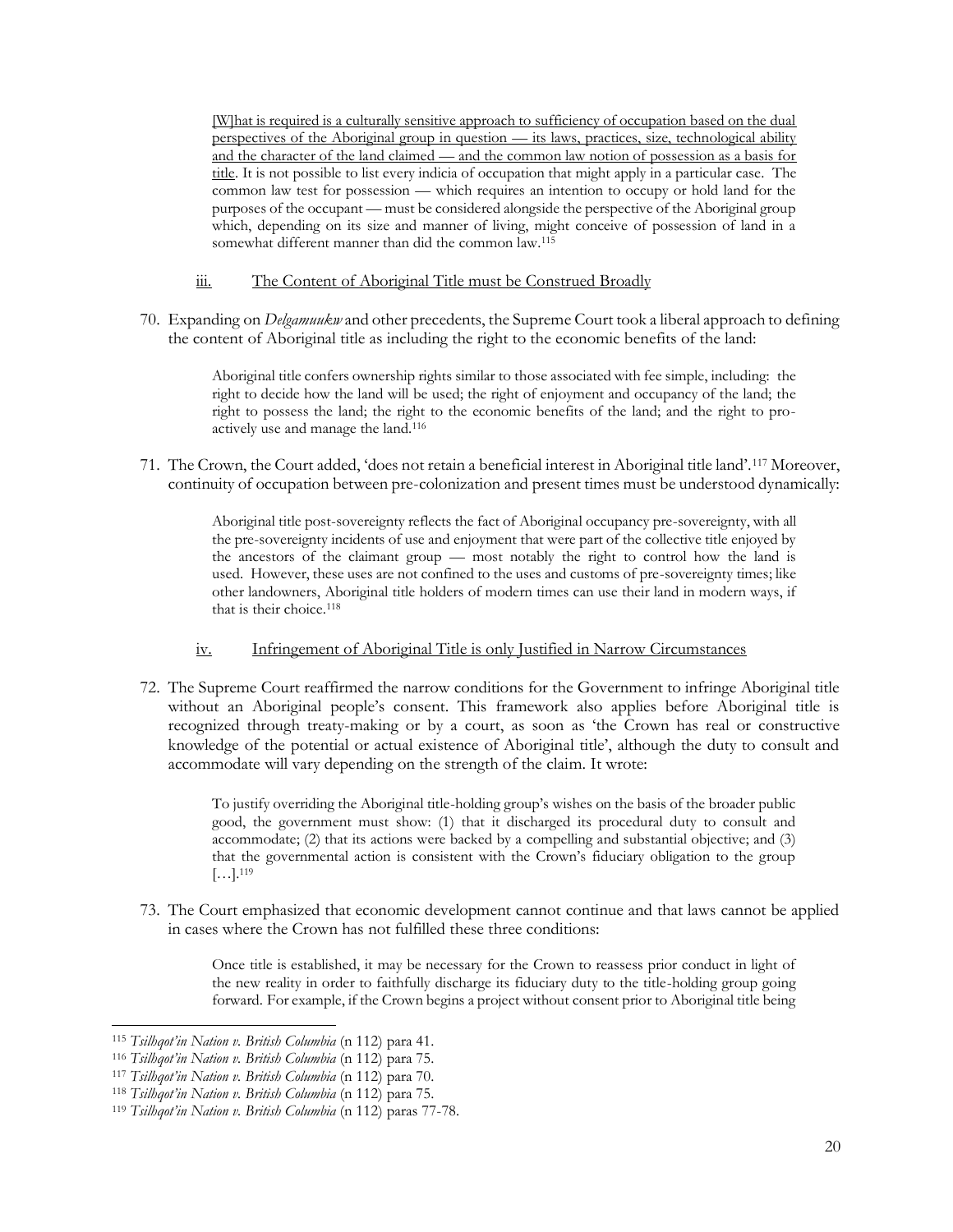established, it may be required to cancel the project upon establishment of the title if continuation of the project would be unjustifiably infringing. Similarly, if legislation was validly enacted before title was established, such legislation may be rendered inapplicable going forward to the extent that it unjustifiably infringes Aboriginal title.<sup>120</sup>

74. Indeed, in 2017, the Federal Court of Canada ruled in favor of the Government of Canada's refusal to grant a license for an open pit gold and copper mine within the Tsilhqot'in traditional territory (although outside the area where they hold Aboriginal title).<sup>121</sup> Among others, the project proponent argued that it suffered breaches of procedural fairness in the review of its license application.

### v. Reconciliation is a Governing Ethos in Resolving Land Claims

- 75. The Supreme Court reaffirmed the principle of reconciliation as used in its *Delgamuukw* case, namely the 'reconciliation of the prior occupation of North America by aboriginal peoples with the assertion of Crown sovereignty'. It also referred to reconciliation in a more general way, as an ethical principle applicable to the Government's legal duty to negotiate in good faith to resolve land claims: 'The governing ethos is not one of competing interests but of reconciliation'.<sup>122</sup>
- 76. This last affirmation by the Supreme Court continues to elevate the importance of reconciliation as a Constitutional principle in Canada, building on a recent precedent where reconciliation was defined as establishing mutually respectful long-term relationships between Aboriginal peoples and settlers:

The reconciliation of Aboriginal and non-Aboriginal Canadians in a mutually respectful long-term relationship is the grand purpose of s. 35 of the *Constitution Act, 1982*. The modern treaties, including those at issue here, attempt to further the objective of reconciliation not only by addressing grievances over the land claims but by creating the legal basis to foster a positive longterm relationship between Aboriginal and non-Aboriginal communities. […] The treaty is as much about building relationships as it is about the settlement of ancient grievances. The future is more important than the past. A canoeist who hopes to make progress faces forwards, not backwards.<sup>123</sup>

### **e. Conclusion**

77. To conclude this section, the *Tsilhqot'in* case and other developments in Canada offer useful principles for the IACtHRs development of its case law on Indigenous peoples' rights to self-determination, their ancestral lands, and the enjoyment of its natural resources in the present case. These include that 1) the doctrine of *terra nullius* never applied in Canada, 2) that the source of Aboriginal title is the preexistence of Aboriginal societies and that, as such, the laws and practice of Aboriginal peoples are an element of proof to be considered in culturally sensitive way, 3) that Aboriginal title includes the right to pro-actively use and manage the land and to enjoy its economic benefits, 4) that the Government of Canada has a legal duty to negotiate treaties in good faith to resolve Aboriginal title and rights claims and to implement Aboriginal people's inherent right of self-government, and that, in this context, 5) the concept of reconciliation, understood as the establishment of a mutually respectful long-term relationship between Aboriginal peoples and settlers, is nothing less than a governing ethos.

<sup>120</sup> *Tsilhqot'in Nation v. British Columbia* (n [112\)](#page-18-0) para 92.

<sup>121</sup> *Taseko Mines Limited v. Canada (Environment)*, 2017 FC 1100. Affirmed by the Federal Court of Appeal in 2019 FCA 320. Leave to appeal at the Supreme Court of Canada denied.

<sup>122</sup> *Tsilhqot'in Nation v. British Columbia* (n [112\)](#page-18-0) para 17.

<sup>123</sup> *Beckman v. Little Salmon/Carmacks First Nation*, 2010 SCC 53, para. 10.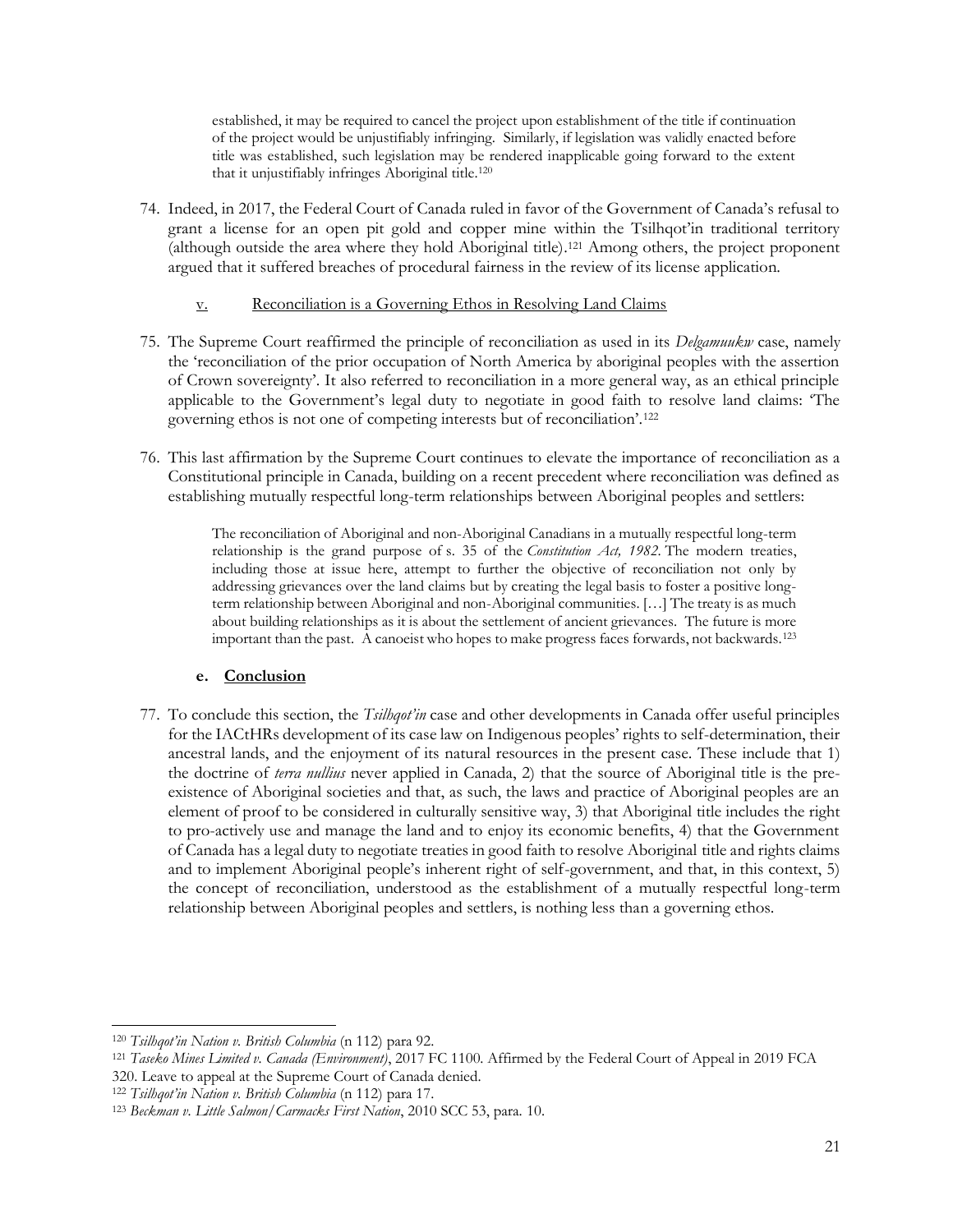#### **VII. Developments in the African Human Rights System**

- 78. Three main rights have been recognized within the Banjul system and African States such as Namibia, South Africa or Tanzania. These three rights must be underlined in order to implement Indigenous peoples' right to use, manage, develop and benefit from natural resources situated in their traditional territories.
- 79. First, the right to ownership of land implies that sacred lands that have been ancestrally owned by Indigenous peoples, shall be protected and cannot be taken away without consent. Second, Indigenous peoples have a right to the *usus* and the *fructus* of their lands, a natural consequence of the right to free disposal of wealth and natural resources. Hence, no entity shall use these natural resources unless a sufficient justification is given in light of the general interest criteria, and proper compensation is offered. Third, use of natural resources by a people, whether religious or economic, is supported by the right to economic, social, and cultural development.
- 80. These three rights are articulated within the African continent with an aim to build a general system of protection for Indigenous peoples' lands. For these protections to apply, African Indigenous peoples must be recognized as such.
- <span id="page-21-1"></span><span id="page-21-0"></span>81. In this regard, the African Commission on Human and Peoples' Rights (ACHPR) has adopted<sup>124</sup> four<sup>125</sup> standards for identifying an 'indigenous people', namely: 'occupying and using a specific territory, voluntarily perpetuating their cultural particularities, self-identifying as a well-defined collectivity and having the recognition of other groups, and experiencing subjugation, marginalization, eviction, exclusion or discrimination'. In Africa, the expression 'Indigenous peoples' is mainly applied to pastoralists and hunter-gatherers for whom access to their traditional lands and natural resources is the basis of their subsistence.<sup>126</sup>
- 82. The failure of the Guatemalan State to recognize the Mayan community of Agua Caliente as Indigenous is similarly one of the most important obstacles to their claim to communal land ownership.<sup>127</sup> Recognition of the ethnic and cultural pre-existence of Indigenous peoples is a precondition to being afforded rights reserved for Indigenous peoples.

### **a. Indigenous Communities' Right to Own Land is Recognized in the African Charter on Human and People's Rights**

83. Article 14 of the African Charter on Human and Peoples' Rights recognizes the right to property for all individuals, including Indigenous peoples. Interpreting this article in relation to Article 26 of the UNDRIP, the African Court on Human and Peoples' Rights (AfCHPR) affirms that Indigenous

<sup>124</sup> Report of the Working Group of Experts of the ACHPR on Indigenous Populations/Communities adopted by the ACHPR at its 28th ordinary session (2005) 104.

<sup>125</sup> *Centre for Minority Rights Development (Kenya) and Minority Rights Group International on behalf of Endorois Welfare Council v Kenya* (African Commission on Human and Peoples Rights, Communication No 276/2003, 4 February 2010) para 150 ('*Endorois Welfare Council*').

<sup>126</sup> *Endorois Welfare Council* (n [125\)](#page-21-0) para 150.

<sup>127</sup> This is evidenced in the title issued by the national government called '*Provisional Title for the Endowment of Family Property*' in which they are considered individually as farmers. Voir: Indian Law Research Center. Case of the Maya Q'eqchi' Agua Caliente Indigenous community Guatemala. Brief of Requests, Arguments and Evidence. 14 November 2020, para. 63.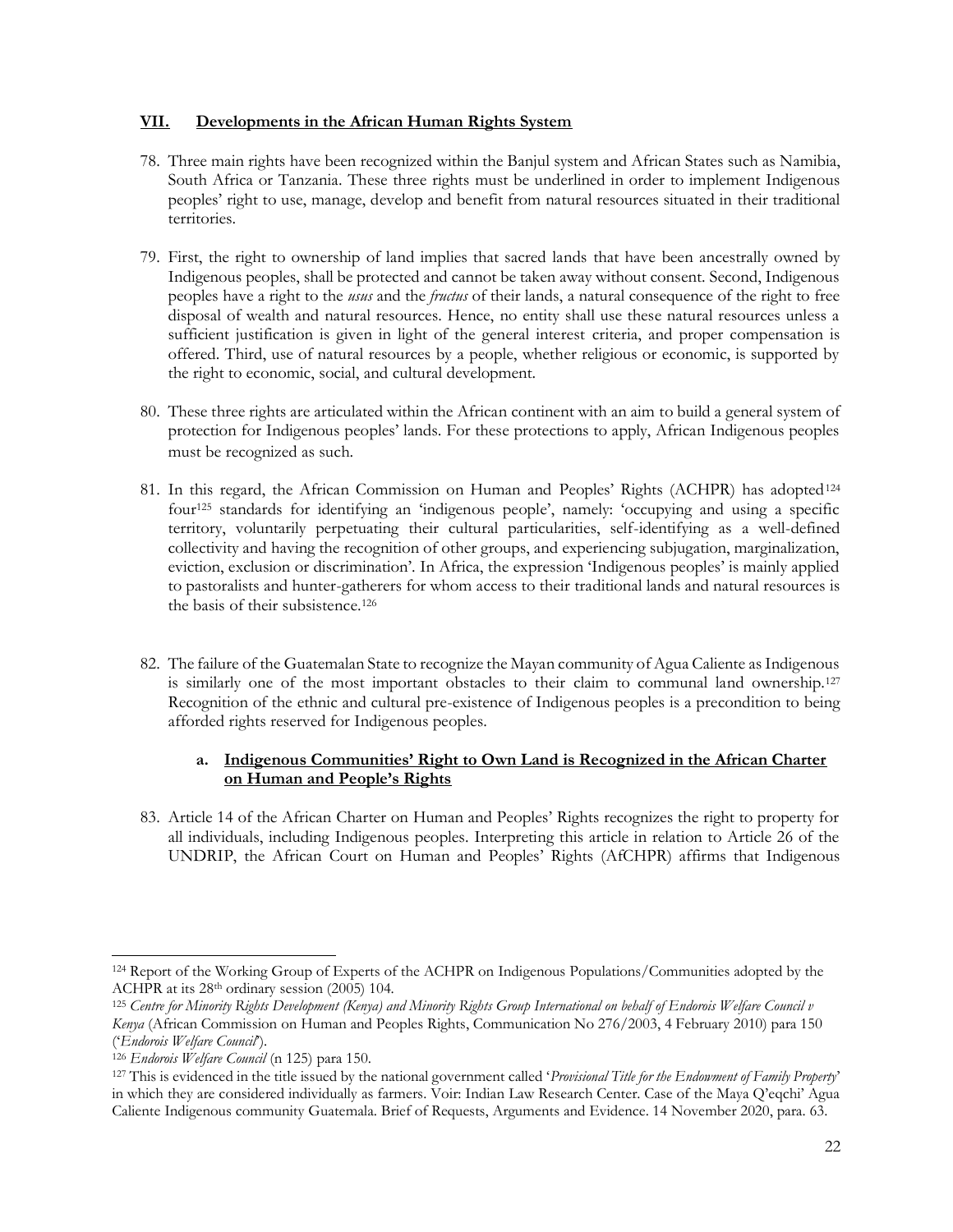peoples have the right to the *usus* and *fructus* of their traditional lands;<sup>128</sup> i.e., 'ownership, control, use and enjoyment of their ancestral lands, territories and resources'.<sup>129</sup>

84. Put simply, the ACHPR considers that the ancestral possession of land grants the same benefit as a property title from the State. This benefit extends to Indigenous peoples who have had to leave their land involuntarily, and who lack official title.<sup>130</sup> Even in a situation where a third party obtained the land legally, Indigenous peoples are still entitled to restitution of the land.<sup>131</sup>

#### **b. Indigenous Communities' Right to Own Land in the Domestic Laws of African Countries**

- 85. Several African countries provide legal instruments formalizing common property systems for pastoralists. For example, in Ethiopia, the 2005 Land Administration Law includes the right to free land for grazing and cultivation for pastoralists, as well as the right not to be dispossessed of their land.<sup>132</sup> In Chad, Law No. 4 of 31 October of 1959 on 'the regulation of transhumance on the territory of the Republic of Chad'<sup>133</sup> allows Indigenous peoples to enforce their traditional transhumance areas. Other countries similarly have a domestic legal code dedicated to the regulation of pastoralism, as in Niger.<sup>134</sup> Several countries have also made advances in recognizing property rights for Indigenous communities. For example, the Kenyan Constitution contains provisions recognizing the lands owned by specific communities, including 'ancestral lands and lands traditionally occupied by hunter-gatherer communities'. 135
- 86. Evolving case law protects African Indigenous peoples' right to property by setting limits on the protection of the public interest.<sup>136</sup> As an example, the South African Constitution<sup>137</sup> states two relevant principles: the restitution of stolen property and the provision of a compensatory mechanism applying to situations of expropriation which considers the historical use of property. In Tanzania, the High Court has issued judgments recognizing Indigenous peoples' 'customary land right',<sup>138</sup> and ruled that alternative land should be provided to the communities in cases of expulsions.<sup>139</sup> Finally, Namibia entitles Indigenous communities access to natural resources in its Constitution<sup>140</sup> and its Communal

<sup>&</sup>lt;sup>128</sup> African Commission on Human and Peoples Rights v. Kenya (n [91\)](#page-14-0) para 122.

<sup>129</sup> Treva Braun, Luvy Mulvagh, 'The African Human Rights System: A Guide for Indigenous Peoples' (Forest Peoples Programme, October 2008) 7.

<sup>130</sup> *Endorois Welfare Council* (n [125\)](#page-21-0) para 209.

<sup>131</sup> *Endorois Welfare Council* (n [125\)](#page-21-0) para 209*.*

<sup>132</sup> Proclamation No. 456, section two the right to hold and use rural land, article 5. Available her: <https://www.fao.org/faolex/results/details/en/c/LEX-FAOC095459/>

<sup>133</sup> Law No. 4 of 31 October 1959 regulating nomadism of the Republic of Chad. Available here: <http://extwprlegs1.fao.org/docs/pdf/cha150921.pdf>

<sup>&</sup>lt;sup>134</sup> The rights of pastoralists are stipulated in the Pastoral Code adopted in 2010. Available here: [https://reca](https://reca-niger.org/IMG/pdf/Niger_Ordonnance_No2010-29_du_20_Mai_2010_relative_au_pastoralisme.pdf)[niger.org/IMG/pdf/Niger\\_Ordonnance\\_No2010-29\\_du\\_20\\_Mai\\_2010\\_relative\\_au\\_pastoralisme.pdf](https://reca-niger.org/IMG/pdf/Niger_Ordonnance_No2010-29_du_20_Mai_2010_relative_au_pastoralisme.pdf)

<sup>135</sup> *Constitution of Kenya*, 6 May 2010, Article 63.

<sup>136</sup> Environment and Land Court at Meru in Kenya, *Mohamud Iltarakwa Kochale v Lake Turkana Wind Power Ltd; Aaron Iltele Lesianntam,* 19 October 2021.

<sup>137</sup> *Constitution of the Republic of South Africa*, 18 December 1996.

<sup>138</sup> High Court of Tanzania, *Mulbadaw Village Council v. National Agricultural and Food Corporation (NAFCO)*, HC − Arusha, 10/1981, 3 December 1984.

<sup>139</sup> High Court of Tanzania, *Lekengere Faru Parutu Kamunyu v. the Minister for Tourism, Natural Resources and Environment*, HC – Moshi, CV#33/1994, 1994.

<sup>140</sup> *Constitution of the Republic of Namibia*, 9 February 1990, Art 16: 'all persons shall have the right in any part of Namibia to acquire, own and dispose of all forms of immovable and movable property individually or in association with others'.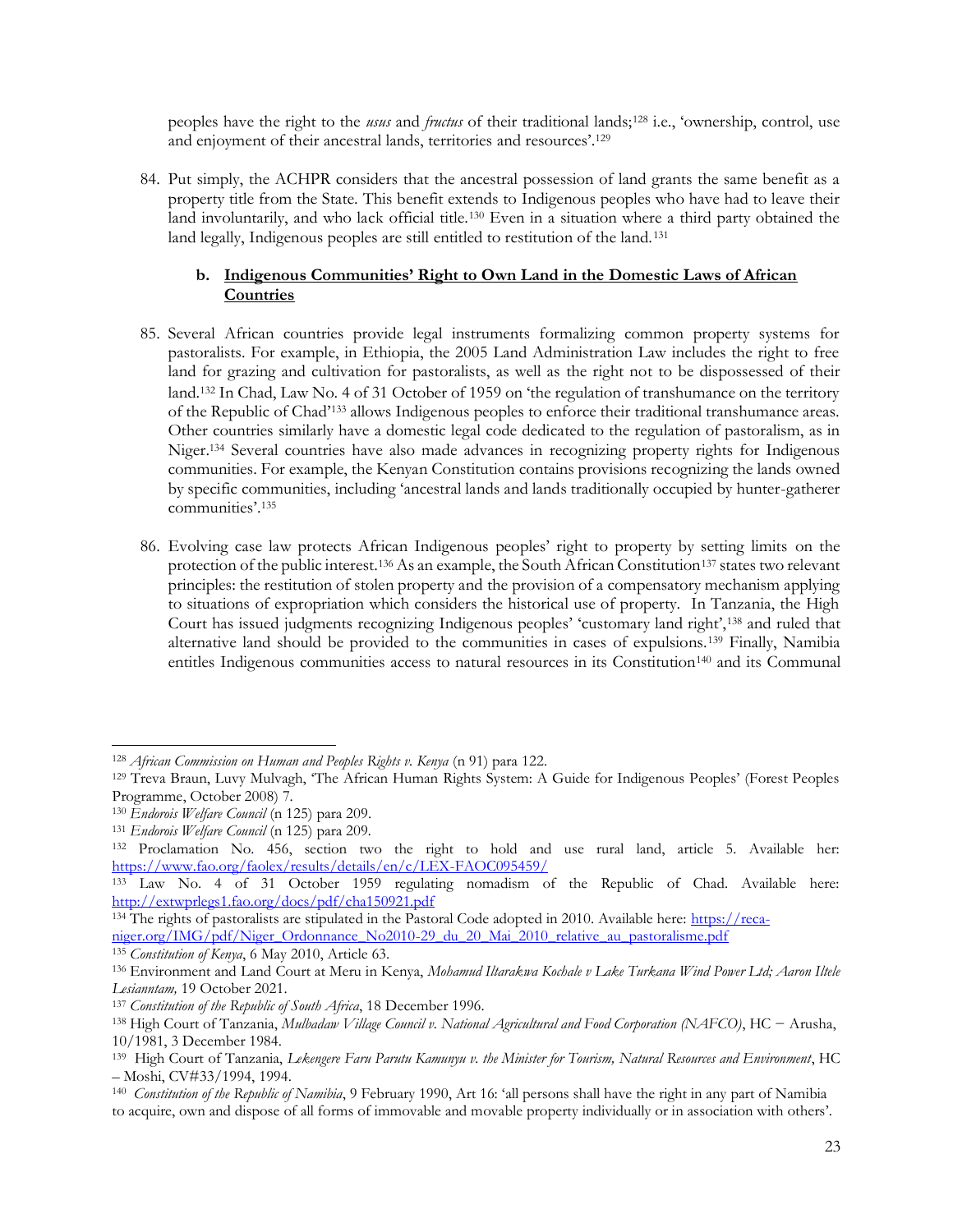Land Reform Act.141. The government has additionally worked to rectify loss of land through a group resettlement model<sup>142</sup>

### **c. The African Human Rights System Recognizes the Right to Freely Dispose of Wealth and Natural Resources**

87. Article 21 of the Charter protects the right of groups to freely dispose of wealth and natural resources within their ancestral lands. This article also provides a right to compensation or recovery by the State. The ACHPR has held that there should be a link between the community and the resources; for a State to use natural resources that vest in an Indigenous community, the state must demonstrate that doing so is in the public interest.<sup>143</sup> The AfCHPR has read Article 21 through the lens of Article 14 on the right to property and recognized a right to *usus* and *fructus* of the ancestral lands by Indigenous peoples.<sup>144</sup> This implies a right to dispose of wealth and natural resources;<sup>145</sup> a position confirmed by the ACHPR.<sup>146</sup> The South African Supreme Court of Appeal has found the same. In *Richtersveld Community v. Alexkor Ltd*, the Court held that the unlawful appropriation of a community's land and its economical exploitation shall be declared void and its *usus* and *fructus* restituted.<sup>147</sup> The decision was subsequently upheld by the Constitutional Court.<sup>148</sup>

#### <span id="page-23-0"></span>**d. The Right to Economic, Social and Cultural Development Implies the Protection of Community-owned Lands**

- 88. The right to economic, social and cultural development is strongly connected to the ownership and disposal of ancestral lands. Indeed, a community's land is *de facto* related to the activities -whether economical or cultural- developed by the community itself.<sup>149</sup> Article 22 of the Charter contains a right to economic, social and cultural development which includes the necessity of a 'due regard to [the Peoples'] freedom and identity'.<sup>150</sup> Moreover, the Charter adds the right to an environment that satisfies the necessity of development of peoples. Notably, the Cairo Declaration by the Organization of Islamic Cooperation underlines the right to development as one of the most fundamental rights, not only for the State, but also for peoples.<sup>151</sup>
- 89. The ACHPR, when assessing the case of the Endorois Indigenous community in Kenya, found that denying access to their sacred lake situated in their ancestral land constitutes a restriction on their freedom to practice their religion that cannot be justified on grounds of public safety or economic development,<sup>152</sup> confirming that access to and protection of ancestral lands are important elements in the exercise of the cultural rights of Indigenous communities.

<sup>141</sup> *Communal Land Reform Act 2002*, Art 17: 'all communal land areas vest in the State in trust for the benefit of the traditional communities residing in those areas'.

<sup>142</sup> Cultural Survival, 'The State of Indigenous Human Rights in Namibia Prepared for Committee on Economic, Social, and Cultural Rights (CESCR) Prepared for 57th Session 22 February- 4 March 2016'. Available here: <https://www.culturalsurvival.org/sites/default/files/media/namibiacescr2016.pdf>

<sup>143</sup> *Endorois Welfare Council* (n [125\)](#page-21-0) para 267.

<sup>144</sup> *African Commission on Human and Peoples Rights v. Kenya* (n [91\)](#page-14-0) para 122.

<sup>&</sup>lt;sup>145</sup> *African Commission on Human and Peoples Rights v. Kenya* (n [91\)](#page-14-0) para 201.

<sup>146</sup> *Social and Economic Rights Action Center (SERAC) and Center for Economic and Social Rights (CESR) / Nigeria* (African Commission on Human and People's Rights, Communication No 155/96, 27 May 2002), para 55 ('*Ogoni*').

<sup>147</sup> Supreme Court of Appeal of South Africa, *Richtersveld Community v. Alexkor Ltd* 2003 (6) BCLR 583.

<sup>148</sup> Constitutional Court of South Africa, *Alexkor Ltd and Government of South Africa v. Richtersveld Community* 2003 (12) BCLR 1301.

<sup>149</sup> Report of the Working Group of Experts of the ACHPR on Indigenous Populations/Communities (n [124\)](#page-21-1) 107. <sup>150</sup> African CHPR, Art 22.

<sup>151</sup> Cairo Declaration on Human Rights in Islam, Cairo, 5 August 1980, Preamble.

<sup>152</sup> *Endorois Welfare Council* (n [125\)](#page-21-0) para 156.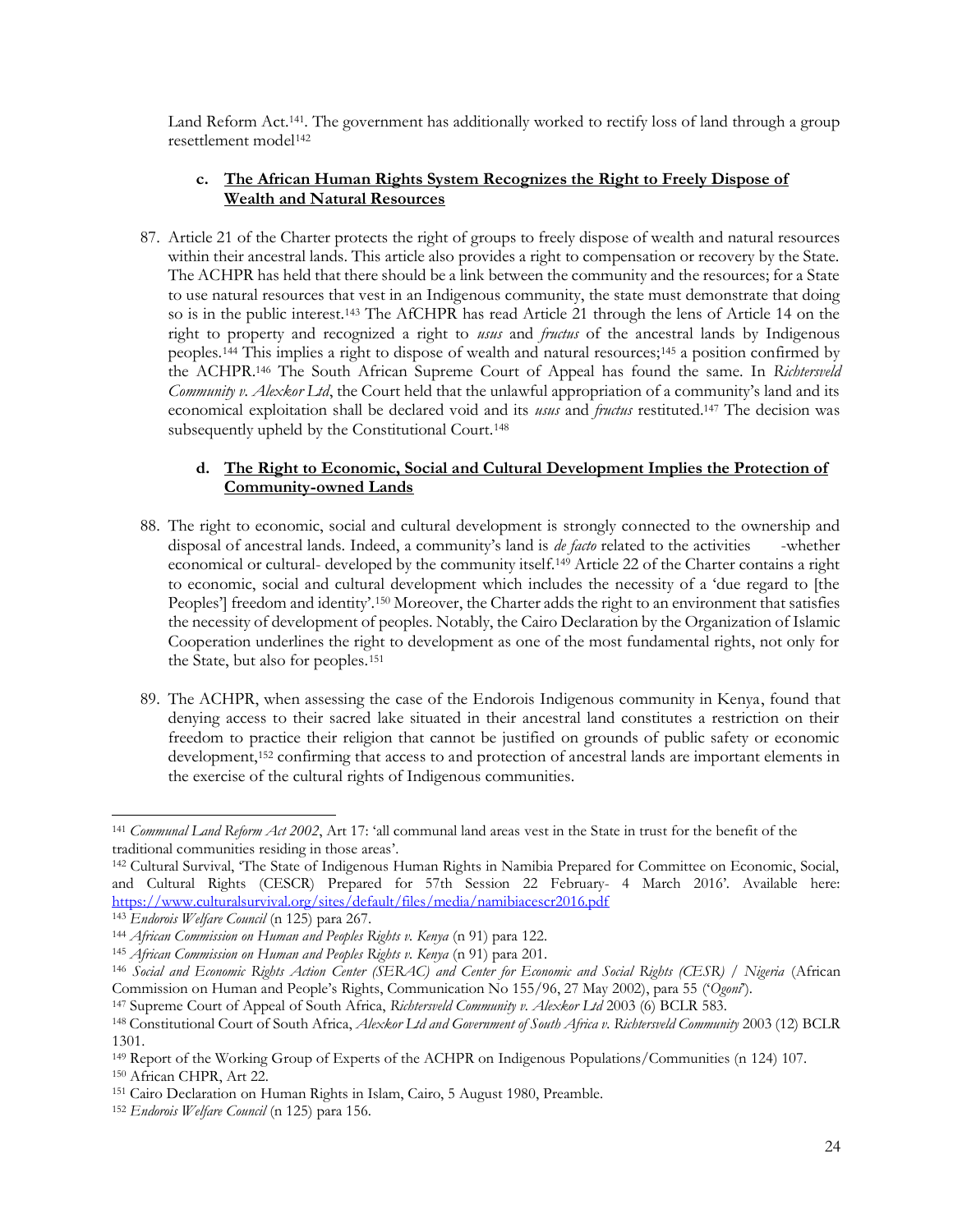90. Several local policies and domestic courts refer to economic, social and cultural rights as protecting the right to property of Indigenous peoples. For example, in 2013 the Environment and Land Court of Kenya<sup>153</sup> protected an Indigenous community's land that had suffered the destruction of a considerable amount of trees. In Botswana, both the Court of Appeal,<sup>154</sup> and the High Court,<sup>155</sup> found that any rights that were lost as a result of the relocation were lost wrongfully and unlawfully. It also declared that the communities – respectively the Basawara and the Bakgalagadi ('Bushmen') Indigenous communities – when wrongfully evicted, have a right to utilize existing boreholes and drill new ones for water for domestic use. Without this ability, the right to occupy the land would essentially be meaningless.

#### **d. The Protection of the Communities' lands through Free, Prior and Informed Consent of Indigenous Peoples**

91. Free, prior and informed consent requires states to consult with the goal of obtaining consent. Consultations must take place without coercion, intimidation or manipulation.<sup>156</sup> In *Ogoni v. Nigeria*, it was alleged that the Nigerian military government had been directly involved in oil exploitation in the Ogoni region, which caused environmental degradation and forced evictions. In this regard, the ACHPR stated that failure to comply with the obligations to consult and to obtain consent, or to compensate, ultimately amounted to a violation of the right to property.<sup>157</sup> The ACHPR stated that the socio-environmental impact studies must be shared with the communities, in their language. The State must provide meaningful opportunities for Indigenous peoples to be heard and to participate.<sup>158</sup> The AfCHPR adds requirements for this consultation: it shall be fair and adequate, *i.e.* taking into accounts the consequences for the group159. In the aforementioned case, the ACHPR also considered that the right to health and the right to a healthy environment – Articles 16 and 24 of the African Charter – are intrinsically related insofar as the environment affects a person's quality of life and safety. <sup>160</sup>

### **VIII. Conclusion**

- 92. The international legal obligations of the Republic of Guatemala include the recognition and implementation of the right to self-determination of Indigenous peoples including the Maya Q'eqchi'. The right to self-determination encompasses a right to use, benefit from, control and manage natural resources located on or in Indigenous peoples' traditional lands.
- 93. Guatemala has recognized these fundamental human rights as one of the main participants in the drafting and adoption of the ADRIP. Guatemala is also a state party to the ICCPR, ICESCR and ILO Convention 169 and voted in favor of the UNDRIP. Despite the Republic of Guatemala's international legal and moral commitments to respect and implement the rights of Indigenous peoples, some Guatemalan laws are contrary to its international legal obligations including to guarantee the right to self-determination and to collective property of Indigenous peoples. This is seen in the *Ley de*

<sup>153</sup> Environment and Land Court at Eldoret in Kenya, *Joseph Leboo v Director Kenya Forest Services* [2013], 1 October 2013. <sup>154</sup> High Court of the Republic of Botswana, *Sesana v. The Attorney General* (52/2002) [2006] BWHC 1 (13 December 2006). Also known as the Central Kalahari Game Reserve (CKGR), 13 December 2006.

<sup>155</sup> Court of Appeal of the Republic of Botswana, *Mosetlhanyane v. Attorney General of Botswana* Civil Appeal No. CACLB-074-10, 27 January 2011.

<sup>156</sup> ILO, Report of the Committee of Experts on the Application of Conventions and Recommendations, Report III (1 A) General Report and observations concerning certain countries (online), 100th Session, 2011, Doc.ILC.100/III/1A,2011. <sup>157</sup> *Ogoni* (n [146\)](#page-23-0) para 226.

<sup>158</sup> *Ogoni* (n [146\)](#page-23-0) para 53.

<sup>159</sup> *African Commission on Human and Peoples Rights v. Kenya* (n [91\)](#page-14-0) para 122: 'equitable, non-discriminatory, participatory, accountable and transparent, with equity and choice as important, over-arching themes in the right to development'. <sup>160</sup> *African Commission on Human and Peoples Rights v. Kenya* (n [91\)](#page-14-0) para 51.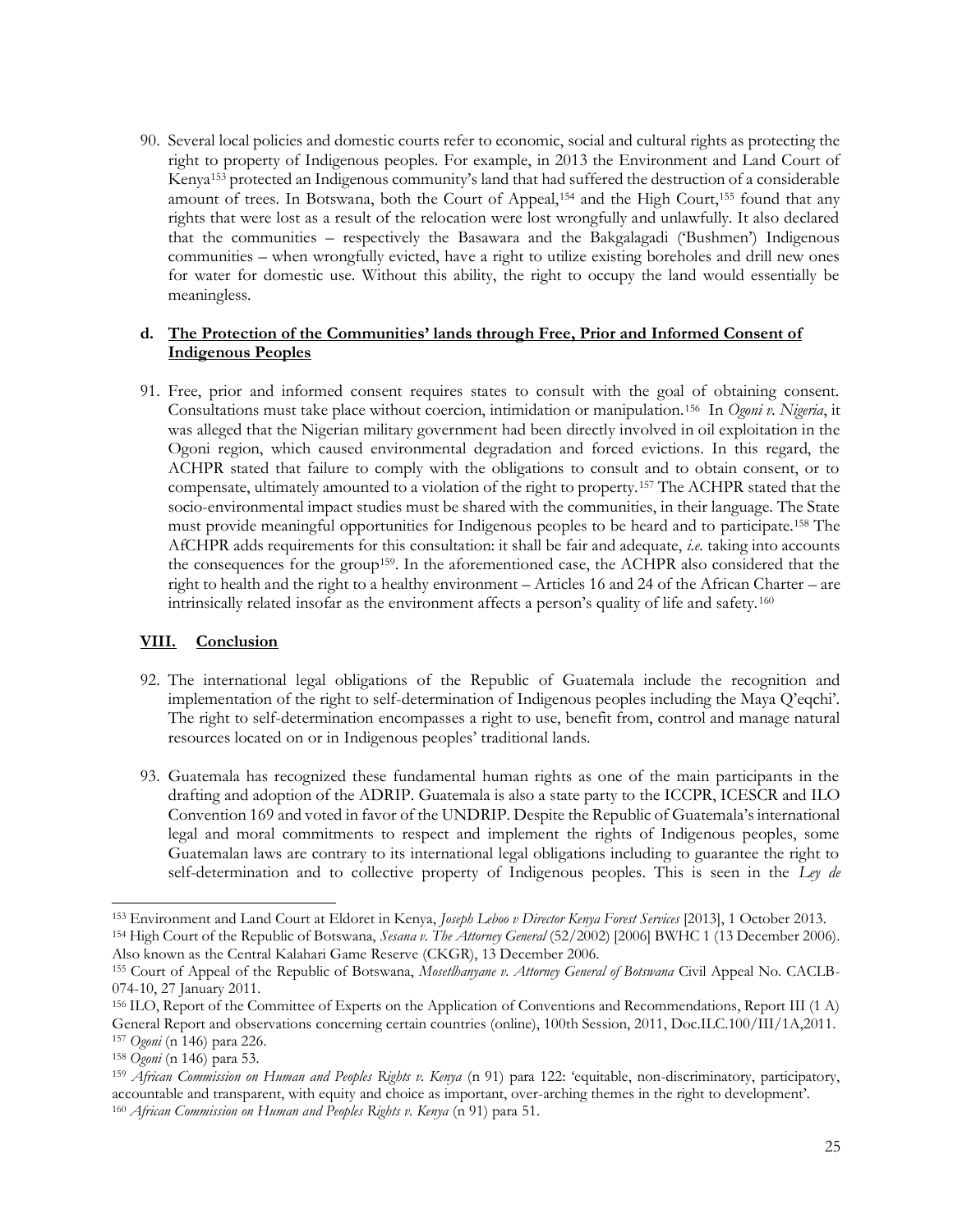*Transformación Agraria*, and the *Ley del Fondo de Tierras y Ley de Minería*. Contrary to the views of the Guatemalan state, the Maya Q'eqchi' Agua Caliente people is not a private agricultural corporation, and the concept of individual property rights is not applicable in this case. What it is at stake is the implementation of the collective rights of Indigenous peoples including the right to internal selfdetermination and the right to use, benefit from, control and manage natural resources.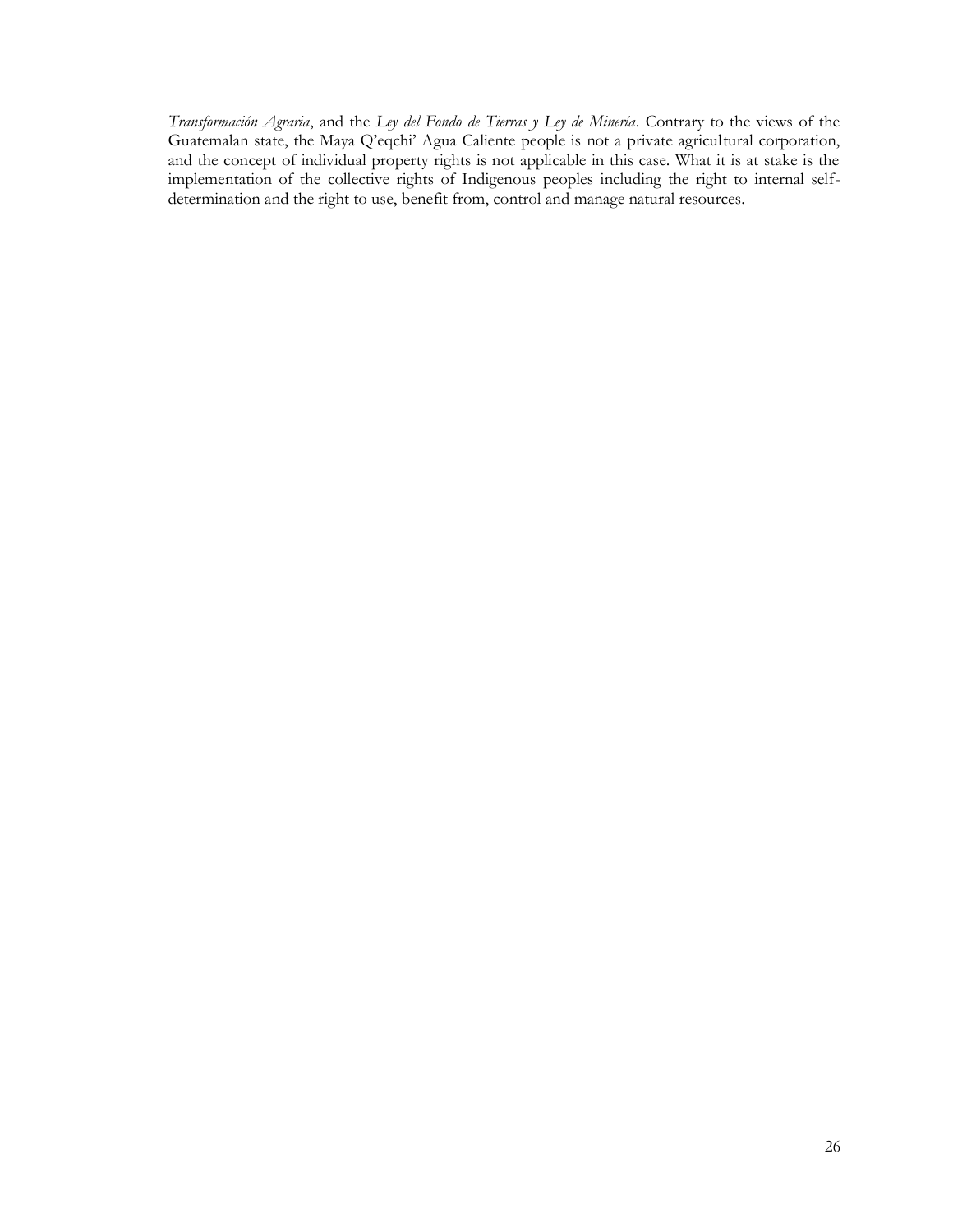**Authors**

Dr Harry Hobbs Senior Lecturer, University of Technology Sydney Faculty of Law (Australia)

Shea Esterling

Dr Shea Esterling Senior Lecturer, University of Canterbury School of Law (New Zealand)

Afodolders

Ayla do Vale Alves PhD Candidate, University of New South Wales Faculty of Law and Justice (Australia)

hustopher lampbell. Durft

Dr Christopher Campbell-Duruflé Banting Postdoctoral Fellow, University of Cambridge (United Kingdom)

June by

Jane Fallis Cooper JD Candidate, University of Toronto Faculty of Law (Canada)

mnie Mongora

Lavinia Francesconi PhD Candidate at Aix-Marseille University (France), Case Manager of *Aix Global Justice* (Legal Clinic for International Human Rights Law)

 $1N<sub>2</sub>$ 

Dr Giovanna Frisso Senior Lecturer, University of Lincoln Law School (United Kingdom)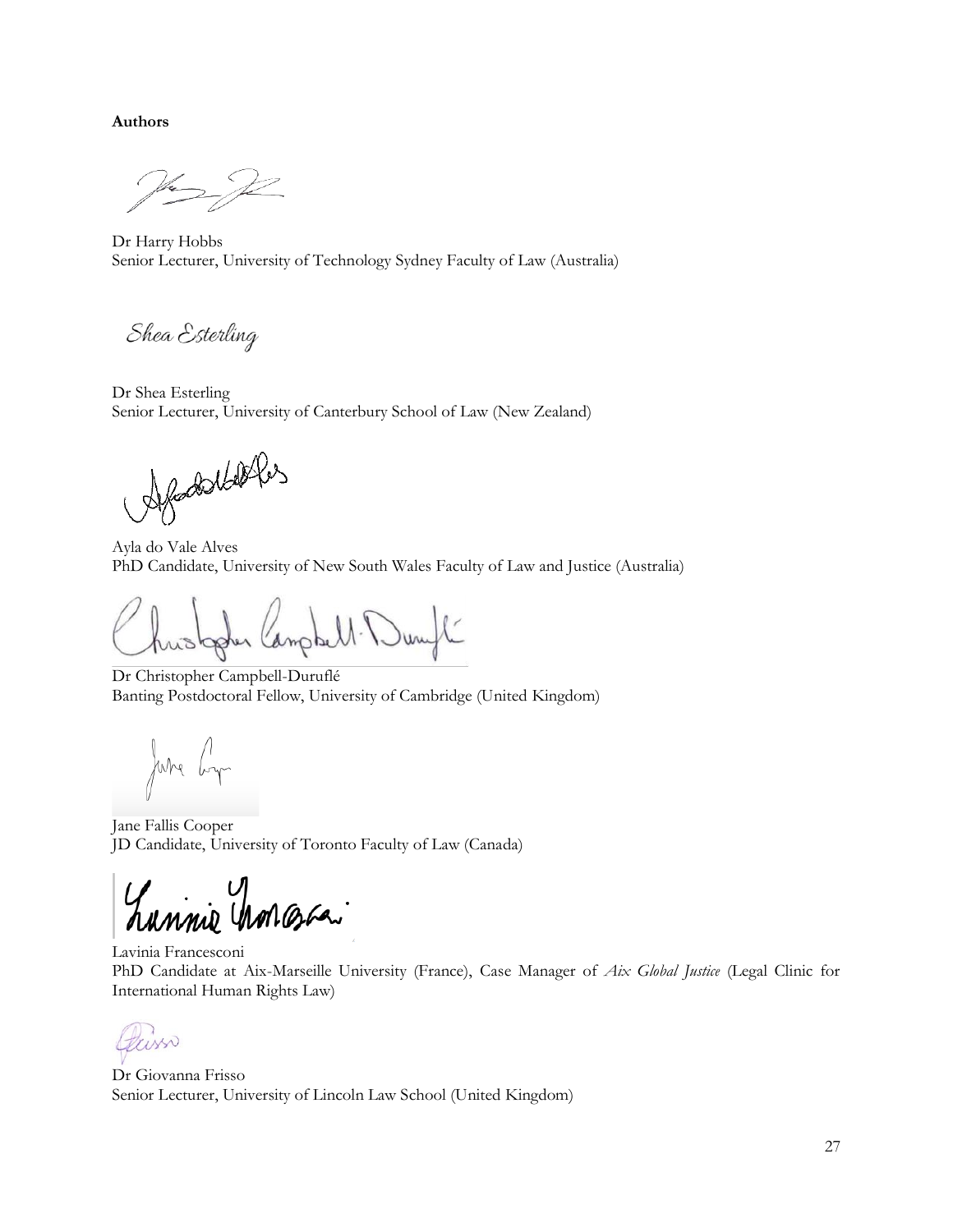Hoseddon  $\,<\,$ 

Mosabbir Hossain Research Fellow, Facts and Norms Institute (United States of America) LLB (Pursuing), School of Law, BRAC University (Bangladesh)

Dr Jonathan Liljeblad Associate Professor, Australian National University College of Law (Australia)

Waas Lough

Dr Lucas Lixinski Professor, University of New South Wales Faculty of Law and Justice (Australia)

Jonyan

Dr Yuri Mantilla Professor, Liberty University School of Law (United States of America)

Dr Meganne Natali Independent Scholar, Case Manager of *Aix Global Justice* (Legal Clinic for International Human Rights Law)

Mewsfegerard

Bruno Pegorari PhD Candidate, University of New South Wales Faculty of Law and Justice (Australia)

Dr Margaretha Wewerinke-Singh Associate Professor, University of Leiden (Netherlands)